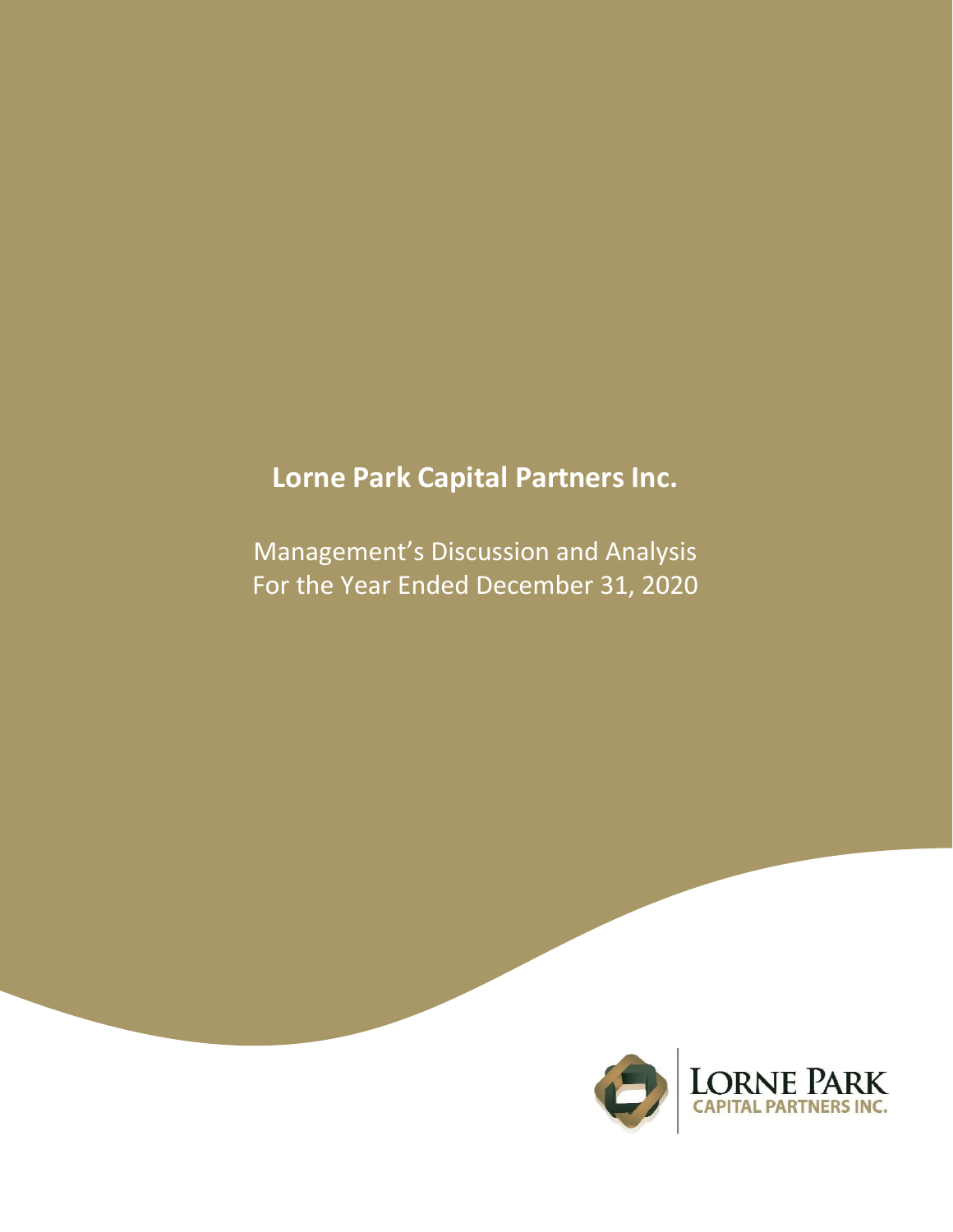# **Introduction**

This Management's Discussion and Analysis ("MD&A") document, prepared on March 30, 2021, should be read in conjunction with the audited consolidated financial statements of Lorne Park Capital Partners Inc. ("LPCP" or "the Company") for the year ended December 31, 2020.

This MD&A and the consolidated financial statements are expressed in Canadian dollars and prepared in accordance with International Financial Reporting Standards ("IFRS"), as issued by the International Accounting Standards Board ("IASB"). The information in this MD&A is presented on a consolidated basis. The Canadian dollar is the Company's functional and reporting currency for purposes of preparing the financial statements given that the Company conducts most of its operations in that currency. Accordingly, all dollar references in this MD&A are in thousands of Canadian dollars, unless otherwise specified. The use of the term "prior periods" refers to the quarter and year-to-date ended December 31, 2019, as applicable.

The offices of LPCP are at Suite 202, 1267 Cornwall Road, Oakville, Ontario, L6J 7T5 and further inquiries regarding the Company may be directed to its Chief Executive Officer, Robert Sewell, at (905) 337-2227 or by email at investor.relations@lpcp.ca.

## **Forward-Looking Statements**

This MD&A contains forward-looking statements concerning anticipated future events, results, circumstances, performance, or expectations with respect to LPCP and its products and services, including its business operations, strategy and financial performance and condition. When used in this MD&A, such statements use such words as "may", "will", "expect", "believe", and other similar terms. These statements are not historical facts but instead represent management beliefs regarding future events, many of which, by their nature are inherently uncertain and beyond management control. Although management believes that the expectations reflected in such forward-looking statements are based on reasonable assumptions, such statements involve risks and uncertainties. Factors that could cause actual results to differ materially from expectations include, among other things, general economic and market conditions, including interest rates, global financial markets, changes in government regulations, industry competition, technological developments and other factors described under "Risk Management" or discussed in other materials filed with applicable securities regulatory authorities from time to time. The material factors and assumptions applied in reaching the conclusions contained in these forward-looking statements include that interest rates will remain relatively stable.

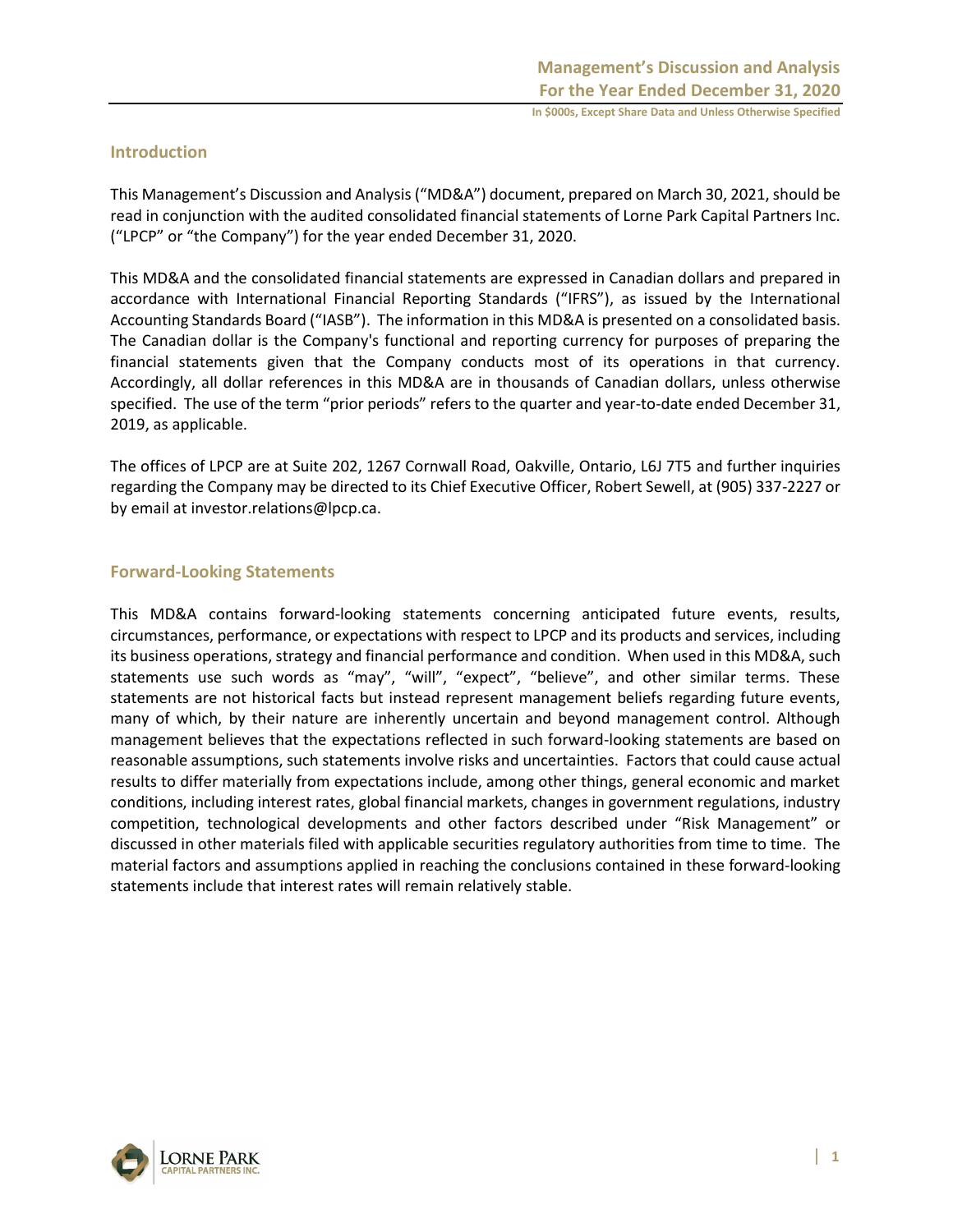## **Non-IFRS Measures**

The Company uses certain measures to evaluate and assess the performance of its business, which are not defined within IFRS. These measures are EBITDA, Adjusted EBITDA, and Adjusted EBITDA per share. Non-IFRS financial measures do not have standardized meanings prescribed by IFRS and are therefore unlikely to be comparable to similar measures presented by other companies. However, the Company believes that most shareholders, creditors, investment analysts and other stakeholders prefer to utilize these measures in their analysis of our results.

We define EBITDA as net income (loss) before financing costs, income taxes, depreciation and amortization. Adjusted EBITDA is calculated as EBITDA, adjusted for acquisition, restructuring, integration, and share-based compensation expenses. Adjusted EBITDA per share is calculated using the same average shares outstanding that are used in calculating income per share. The Company believes these are important measures as they allow management to assess the operating profitability of our business and to compare it with other investment management companies, without the distortion caused by the impact of non-core business items, different financing methods, levels of income taxes, the amount of net earnings attributable to non-controlling interests and the level of capital expenditures. The most comparable IFRS measure is "Net income (loss)", which is disclosed in the Company's Consolidated Statements of Income (Loss) and Comprehensive Income (Loss), and a reconciliation to that measure is provided within the section below entitled Net Income and Adjusted EBITDA.

## **Business Overview and Highlights**

Lorne Park Capital Partners Inc. is a public company listed on the TSX-V as "LPC-V".

LPCP and its wholly owned subsidiaries, Bellwether Investment Management Inc. ("Bellwether") and Bellwether Estate and Insurance Services Inc. ("Bellwether Estate"), are incorporated and domiciled in Canada. As at December 31, 2020, the Chief Executive Officer and a member of the Board of Directors held 50.3% of LPCP's common shares. Bellwether is registered with the Ontario Securities Commission as a Portfolio Manager, Exempt Market Dealer and Investment Fund Manager, and its principal business is the provision of discretionary portfolio management services to affluent Canadian investors, estates, trusts, endowments, and foundations. Bellwether Estate was formed on February 14, 2018 and is registered as an insurance agent corporation with the Financial Services Commission of Ontario.

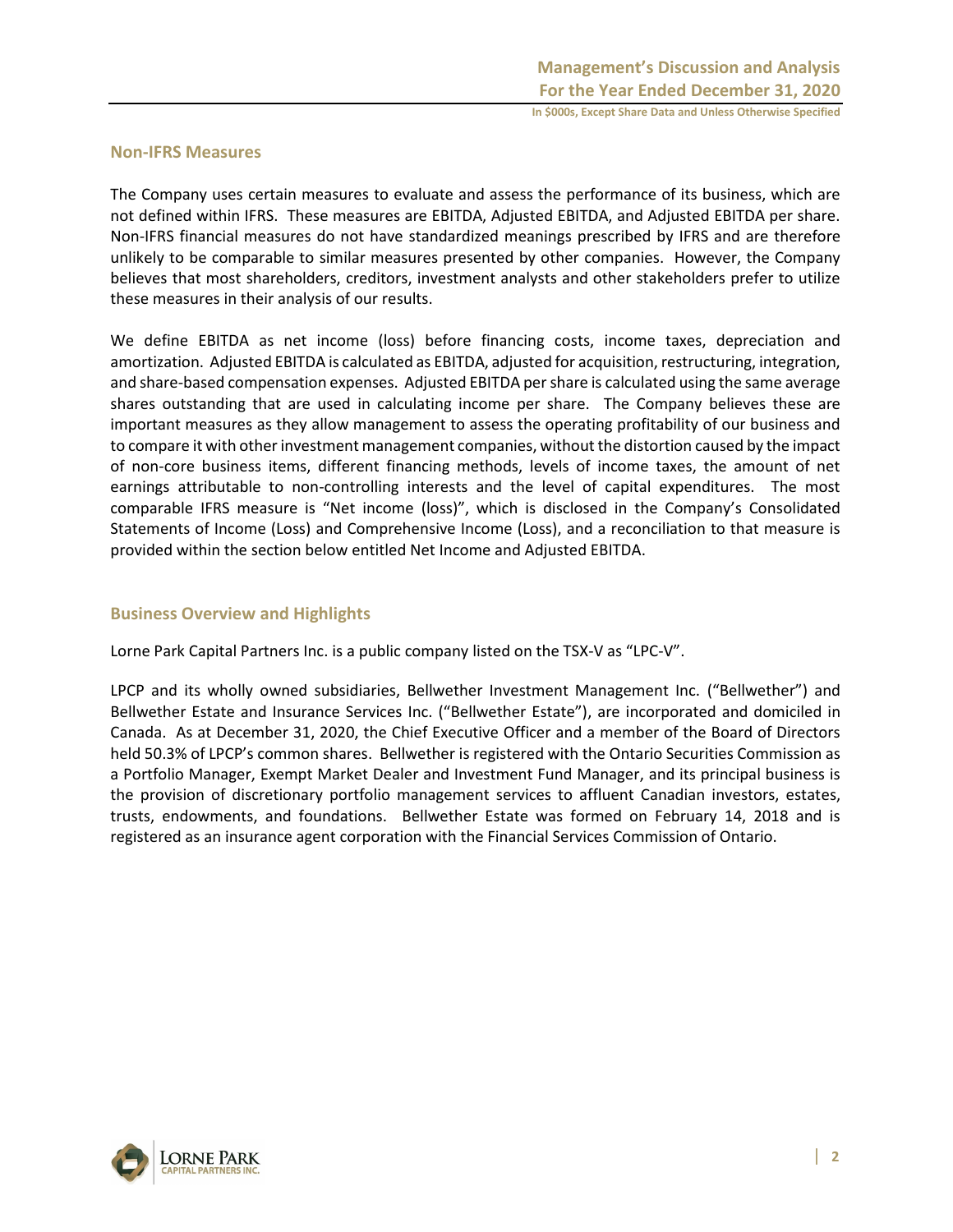#### *COVID-19*

On March 12, 2020, the World Health Organization declared the novel coronavirus, or COVID-19, a pandemic, and this continues to have an impact on stock markets and the economy around the world. Efforts by governments to control the spread of COVID-19 have disrupted normal economic activity both domestically and globally and uncertainty related to the extent, duration and severity of the pandemic has contributed to significant volatility in the financial markets. To control the spread of COVID-19, many governments at all levels have imposed severe restrictions on business activity and travel. Although certain of these restrictions have subsequently been eased, and vaccines have begun to be administered, there can be no certainty when these restrictions will be fully lifted or that they will not be expanded.

We activated our business continuity plan in early March 2020 to mitigate risks, maintain operational efficiency and service levels, and address the health and safety concerns of our employees, clients, and advisors. With few exceptions, all the business operations are being carried out remotely. The extensive use of remote communication tools and third-party services may lead to heightened cybersecurity and privacy risks. Stress on technology resources, new workplace constraints, personal stress and health concerns may all lead to higher operational risks. As part of the plan, we implemented enhanced monitoring of network assets and management oversight of our business processes, active employee engagement and client communication, and built redundancy for critical services and infrastructure, however there can be no guarantee that this will be effective to mitigate these risks.

We are continuing to review the financial impact of the COVID-19 pandemic and market risk to our capital position and profitability should the duration, spread or intensity of the pandemic further develop. Our revenues are directly related to the market value of our AUM. During the first quarter of 2020, we experienced a market depreciation in our AUM of 12.9%, however, this decline was recovered during the remainder of 2020, and we ended the year with a market appreciation in our AUM of 5.8%. It is not possible to forecast with certainty the duration and full scope of the economic impact of COVID-19 both in the short and long term and, as a result, it is not possible to reliably estimate the length and severity of these developments and the impact on the financial results and condition of the Company in future periods.

We have proactively lowered the overall volatility risk in client portfolios by regularly evaluating exposure to higher volatility investments, and we continue to closely monitor the markets and client portfolios and risk tolerances to identify ways to protect capital and to take advantage of any opportunities that this market has provided. However, we may face declines in our AUM as a result of client redemptions related to a variety of COVID-19 related factors including general market pessimism, poor fund performance, or clients' needs for immediate cash. Refer to Risks Related to Assets Under Management within the Risk Management section of this MD&A for further details.

We maintain sufficient liquidity to satisfy all of our financial obligations for the foreseeable future. Despite this liquidity, we may see an impact to the cost of capital in the future as a result of disrupted credit markets or potential credit rating actions in relation to our debt if the timing and pace of economic recovery is slow. Furthermore, a sustained period of significant market volatility could result in a writedown of our goodwill and intangible assets in subsequent periods, and provide a higher level of uncertainty with respect to management's judgments and estimates.

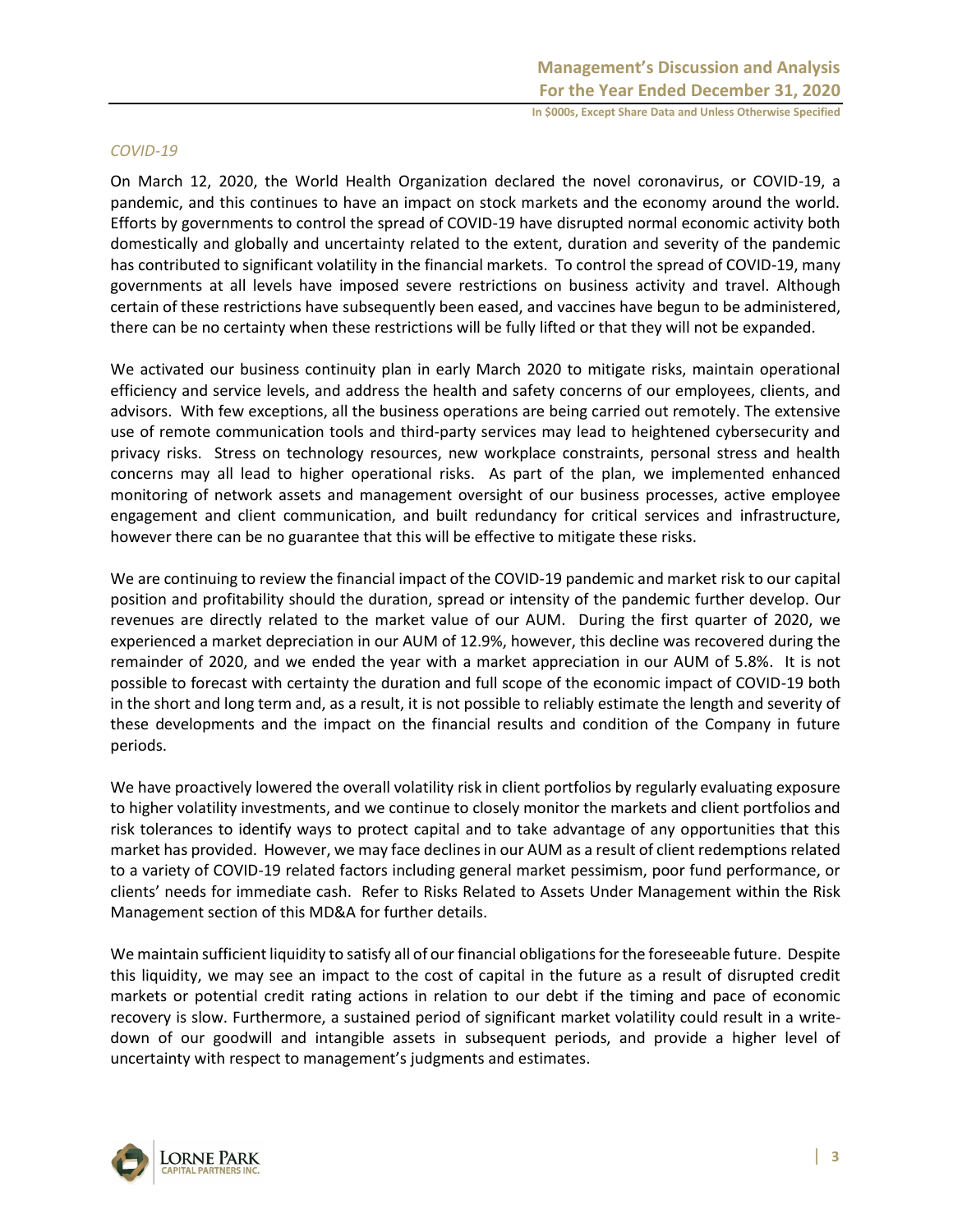#### *Bellwether Fixed Income and Adaptive ETF Global Tactical Funds*

In February 2020, we introduced the Adaptive ETF Global Tactical Fund. The investment objective is to achieve long-term capital appreciation and superior risk-adjusted returns by investing primarily in a diversified portfolio of exchange traded funds and similar securities that are listed in Canada and the US, and that provide exposure to global markets. The strategy is designed to provide the ability to fully participate in rising equity markets while providing superior downside protection in periods of market stress. The Fund uses proprietary quantitative methodologies for selecting securities and building its portfolios, focusing on securities with strong momentum and trend characteristics.

In November 2020, we introduced the Bellwether Fixed Income Fund. The investment objective is to achieve maximum total investment return, consistent with preservation of capital and prudent investment management through stable income and long-term capital appreciation primarily through investments in debt obligations and other evidences of indebtedness of Canadian, US, and International issuers. The investments will be comprised of a diversified mix of fixed income and income-oriented instruments issued or guaranteed by governments or their subdivisions, agencies, government-sponsored enterprises, or corporations.

#### *Investment in Kingston Road Financial LP*

On November 30, 2020, Bellwether made a cash contribution of \$3,500 to Kingston Road Financial LP ("Kingston"), an Ontario limited partnership. On the date of investment, Kingston had approximately \$234 million in assets under management, all of which was managed by Bellwether. The general partners of Kingston are two advisors engaged with Bellwether and those advisors' personal corporation. In exchange for this investment, Bellwether was granted admission as a limited partner of Kingston and granted certain strategic rights and privileges, including the right for Bellwether to remain the investment manager over the assets of the partnership and the right of first refusal in the event the partnership receives a third party offer for its assets.

The Company identified the only asset of Kingston as client relationship intangible assets and concluded that Kingston was not a business as defined in IFRS 3 Business Combinations. The Company also concluded that Bellwether has control over Kingston per IFRS 10 Consolidated Financial Statements.

The Company assessed the value of the client relationship intangible assets based on the fair value of the consideration paid, any directly attributable costs, and the fair value of the non-controlling interest on the date of the transaction.

## *Dividend Policy*

On March 30, 2021, the Company's Board adopted a quarterly cash dividend policy. Such quarterly dividends are only payable as and when declared by the Board and there is no entitlement to any dividends prior thereto. In addition, on March 30, 2021, the Board declared a quarterly dividend totaling \$0.005 per share on each of its common shares, such dividend to be paid on April 27, 2021 to the shareholders of record on April 13, 2021.

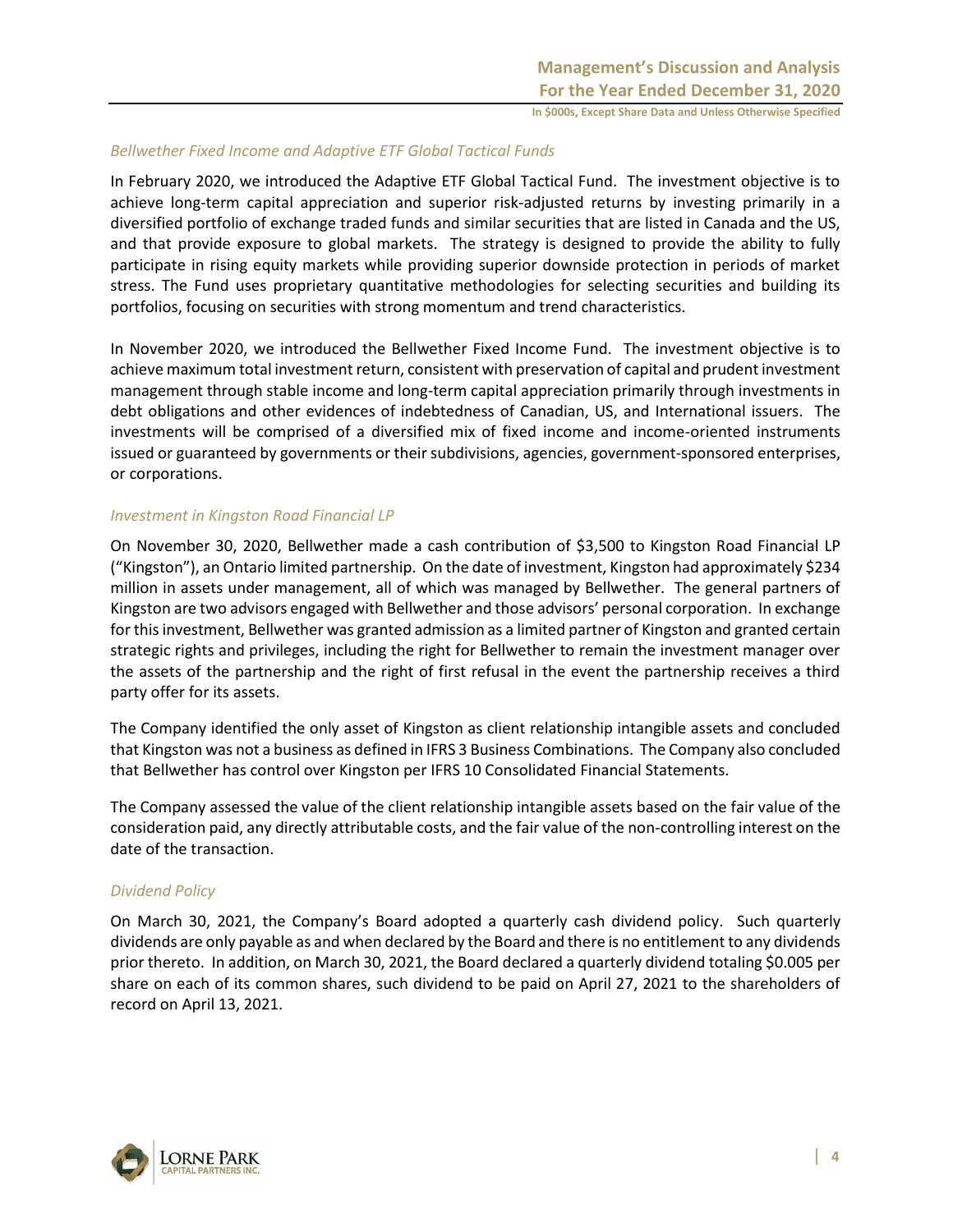## **Business Outlook**

The Company has established an excellent long-term investment track record in its core investment solutions and is positioned to continue to rapidly accelerate its business growth. Our primary focus for 2021 is on the continued development of our portfolio management team and business development. The priorities include four objectives in this context:

- 1 Continue to make strides in the performance, management, and marketing of our branded investment solutions via our existing network.
- 2 Continue to provide our affluent clients with excellent investment returns through our tailored investment solutions approach.
- 3 Continue to actively pursue the addition of established Portfolio Managers and their client bases to further enhance the depth of the portfolio management team and accelerate AUM growth.
- 4 Develop alternative distribution channels to market our established investment solutions and rapidly accelerate AUM growth.

# **Financial Highlights**

- $\triangleright$  AUM as at December 31, 2020 was \$1,587,092, an increase of \$135,784 or 9.4% compared to \$1,451,309 as at December 31, 2019, and an increase of \$93,532 or 6.3% compared to \$1,493,561 as at September 30, 2020. The increase resulted from market appreciation during the periods, as well as net additions from clients which was primarily attributable to the addition of new clients, and existing clients entrusting the Company with additional assets to manage.
- $\triangleright$  Revenues increased \$2,072 or 12.4% and \$371 or 8.0% during the year and three months ended December 31, 2020, respectively, compared to the same periods in the prior year. This increase was the result of higher AUM during the current year periods, as well as higher AUM within our pooled funds.
- $\triangleright$  Total expenses increased \$2,576 or 16.4% and \$162 or 3.6% during the year and three months ended December 31, 2020, respectively, compared to the same periods in the prior year. This was primarily due to higher expenses relating to increased AUM and revenues, higher amortization resulting from additional intangible assets, higher non-recurring acquisition related expenses, higher share-based compensation, and higher financing costs.
- $\triangleright$  Net income and comprehensive income decreased to \$110 during the year ended December 31, 2020 compared to \$991 during the prior year. Net income and comprehensive income decreased to \$25 during the three months ended December 31, 2020 compared to \$189 during the same period in the prior year. Adjusted EBITDA<sup>1</sup> improved to \$2,824 and \$979, during the year ended and three-month period ended December 31, 2020, respectively.
- $\triangleright$  Cash and cash equivalents and short-term investments decreased \$1,377 or 29.2% during the year ended December 31, 2020, with an ending balance of \$3,344. This decrease was primarily due to the investment in Kingston, interest paid, and payments on lease obligations, with partial offset from cash generated from operating activities, and proceeds on the exercise of warrants.

<sup>&</sup>lt;sup>1</sup> Refer to 'Non-IFRS Measures'

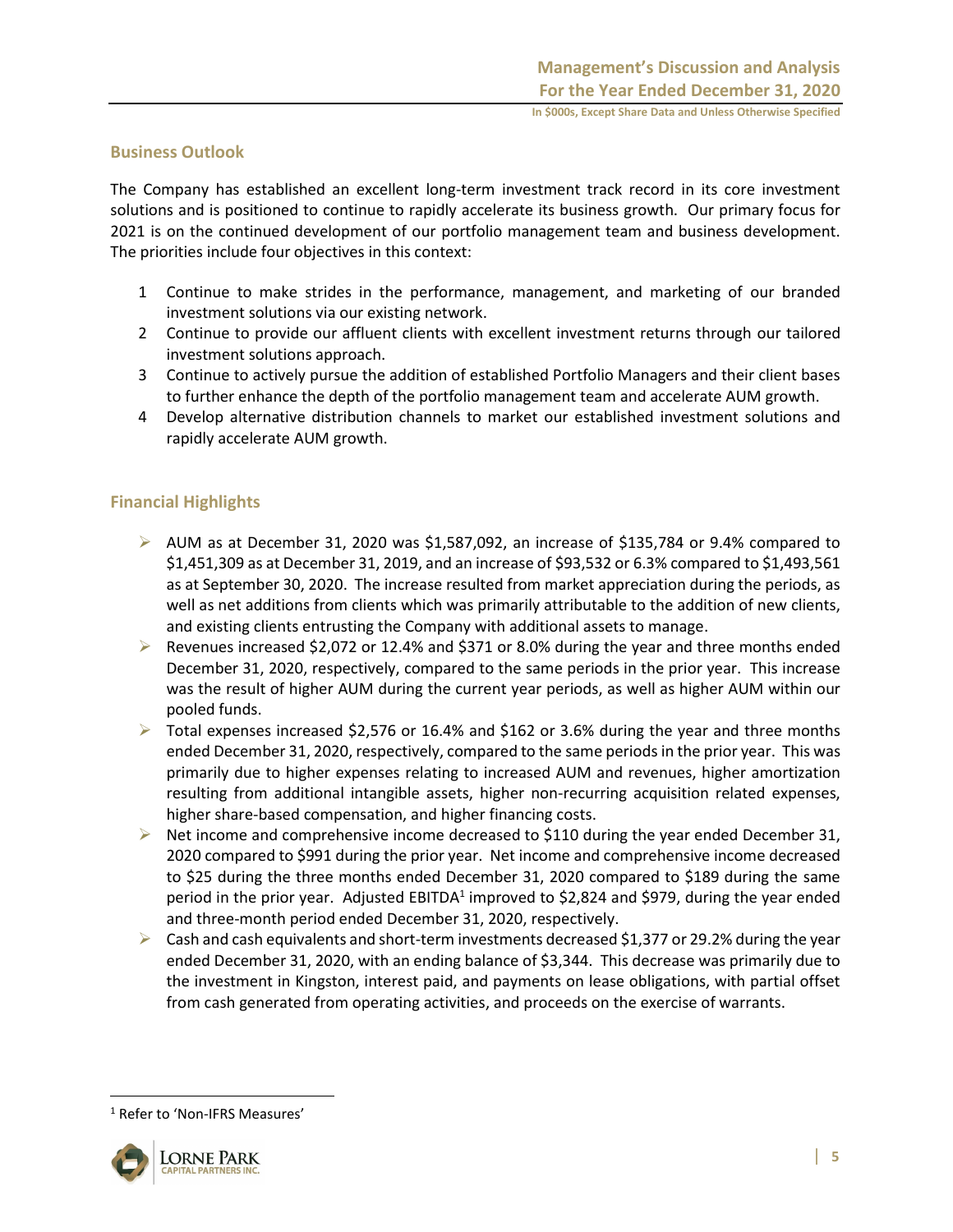# **Summary Financial Information**

| Key Performance Indicators                        | As at and for the years ended |              |    |              |                |              |
|---------------------------------------------------|-------------------------------|--------------|----|--------------|----------------|--------------|
|                                                   |                               | December 31, |    | December 31, |                | December 31, |
|                                                   |                               | 2020         |    | 2019         |                | 2018         |
|                                                   |                               |              |    |              |                |              |
| Assets under management                           | \$                            | 1,587,092    | Ŝ. | 1,451,309    | $\ddot{\zeta}$ | 1,231,921    |
| Revenue                                           |                               | 18,722       |    | 16,650       |                | 9,745        |
| <b>Expenses</b>                                   |                               | 18,267       |    | 15,692       |                | 9,864        |
| Net income (loss) and comprehensive income (loss) |                               | 110          |    | 991          |                | (60)         |
| Net income (loss) and comprehensive income (loss) |                               |              |    |              |                |              |
| attributable to Company's shareholders            |                               | 639          |    | 1,169        |                | (60)         |
| Income (loss) per common share:                   |                               |              |    |              |                |              |
| Basic                                             |                               | 0.012        |    | 0.024        |                | (0.001)      |
| <b>Diluted</b>                                    |                               | 0.012        |    | 0.024        |                | (0.001)      |
| EBITDA <sup>1</sup>                               |                               | 2,539        |    | 2,301        |                | 620          |
| Adjusted EBITDA <sup>1</sup>                      |                               | 2,824        |    | 2,317        |                | 1,149        |
| Adjusted EBITDA per common share <sup>1</sup> :   |                               |              |    |              |                |              |
| <b>Basic</b>                                      |                               | 0.055        |    | 0.048        |                | 0.029        |
| <b>Diluted</b>                                    |                               | 0.054        |    | 0.047        |                | 0.029        |

| <b>Summary Balance Sheet</b>                            | As at |              |              |              |  |  |
|---------------------------------------------------------|-------|--------------|--------------|--------------|--|--|
|                                                         |       | December 31, | December 31, | December 31, |  |  |
|                                                         |       | 2020         | 2019         | 2018         |  |  |
|                                                         |       |              |              |              |  |  |
| Cash, cash equivalents and short-term investments       | S     | 3,344        | 4,721 S      | 1,751        |  |  |
|                                                         |       |              |              |              |  |  |
| Total assets                                            |       | 24,581       | 19,521       | 7,625        |  |  |
| <b>Total liabilities</b>                                |       | 8,809        | 8,779        | 6,722        |  |  |
| Total shareholders' equity and non-controlling interest |       | 15,772       | 10,742       | 903          |  |  |

<sup>1</sup> Refer to 'Non-IFRS Measures'

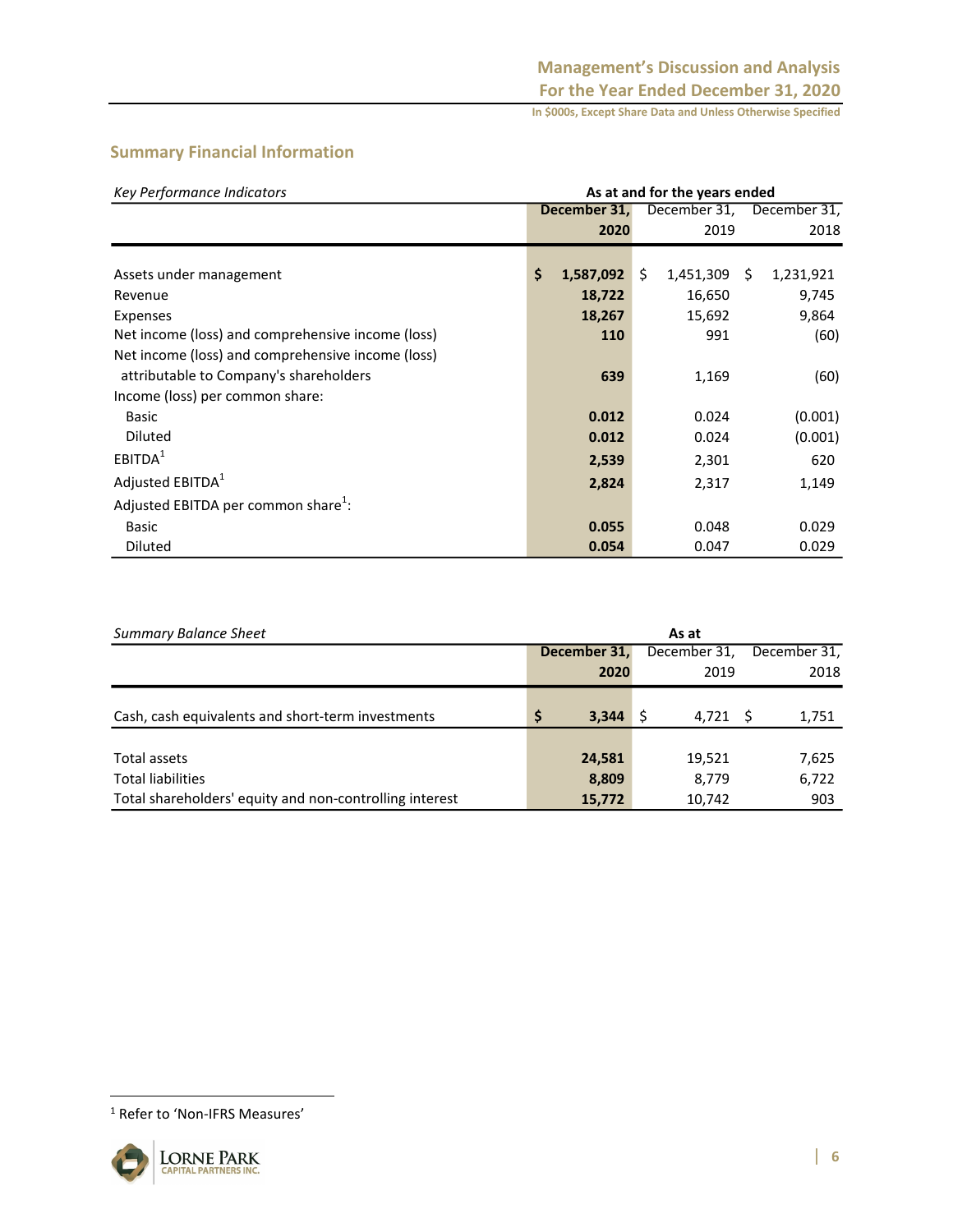# **Results of Operations**

# *Assets Under Management and Revenues*

AUM increased to \$1,587,092 as at December 31, 2020, for an increase of \$135,783 or 9.4% compared to \$1,451,309 as at December 31, 2019, and an increase of \$93,531 or 6.3% compared to \$1,493,561 as at September 30, 2020.



The following is a summary of the change in AUM during the year and the three-month periods ended December 31, 2020 and 2019, as well as the average AUM during the respective periods:

|                                              |              | <b>Years ended</b> |    |              | Three months ended |              |  |              |  |  |
|----------------------------------------------|--------------|--------------------|----|--------------|--------------------|--------------|--|--------------|--|--|
|                                              | December 31, |                    |    | December 31, |                    | December 31, |  | December 31, |  |  |
|                                              |              | 2020               |    | 2019         |                    | 2020         |  | 2019         |  |  |
|                                              |              |                    |    |              |                    |              |  |              |  |  |
| AUM, beginning of period                     | S            | 1,451,309          | \$ | 1,231,921    | \$                 | 1,493,561    |  | 1,388,160    |  |  |
| Net additions from clients during the period |              | 51,444             |    | 42,102       |                    | 5,615        |  | 21,539       |  |  |
| Market appreciation                          |              | 84,339             |    | 177,286      |                    | 87,916       |  | 41,610       |  |  |
| AUM, end of period                           | Ś            | 1,587,092          |    | 1,451,309    | S                  | 1,587,092    |  | 1,451,309    |  |  |
|                                              |              |                    |    |              |                    |              |  |              |  |  |
| Average AUM                                  | Ś            | 1,452,402          | Ś  | 1,350,650    | \$                 | 1,536,668    |  | 1,429,317    |  |  |

The net additions from clients were \$51,444 during the year ended December 31, 2020 compared to a net addition of \$42,102 during the prior year. During the three months ended December 31, 2020, the net additions from clients were \$5,615 compared to net additions of \$21,539 during the same period in the prior year. The net additions from clients were primarily attributable to the addition of new clients, and existing clients entrusting the Company with additional assets to manage.

The market appreciation was \$84,339 during the year ended December 31, 2020 compared to an appreciation of \$177,286 during the prior year. During the three months ended December 31, 2020, the market appreciation was \$87,916 compared to an appreciation of \$41,610 during the same period in the prior year.

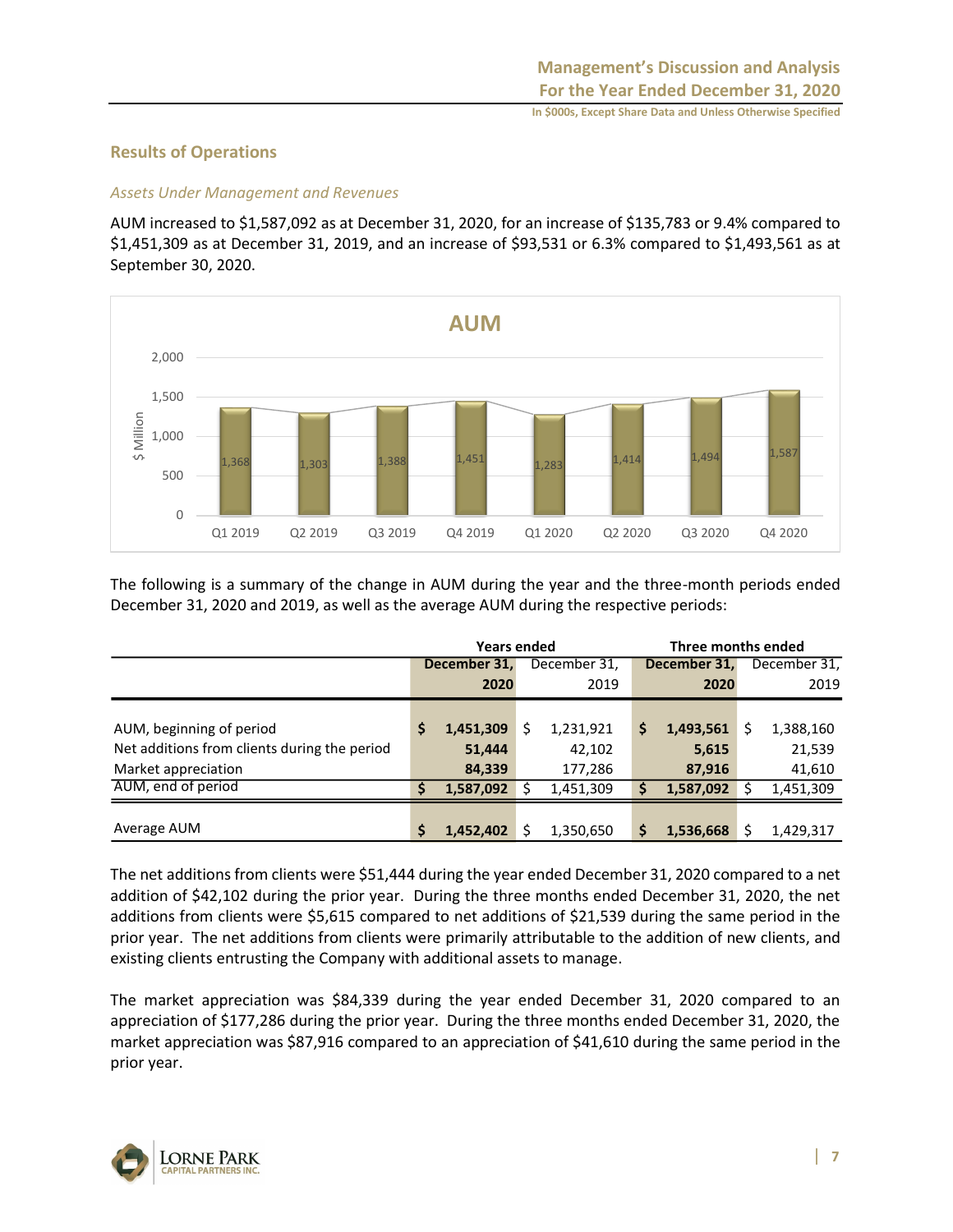The average AUM was \$1,452,402 during the year ended December 31, 2020, an increase of \$101,752 or 7.5% compared to \$1,350,650 during the prior year. During the three months ended December 31, 2020, the average AUM was \$1,536,668, an increase of \$107,351 or 7.5% compared to \$1,429,317 during the same period in the prior year.

Revenues were \$18,722 during the year ended December 31, 2020, an increase of \$2,072 or 12.4% from \$16,650 in the prior year. Revenues were \$5,033 during the three months ended December 31, 2020, an increase of \$371 or 8.0% from \$4,662 during the same period in the prior year. The main reasons for the increase were due to the growth in average AUM, and a higher proportion of AUM being managed within our pooled funds, with a partial offset from the prior year periods including a performance fee on one of our managed pooled funds which did not occur in the current year periods.



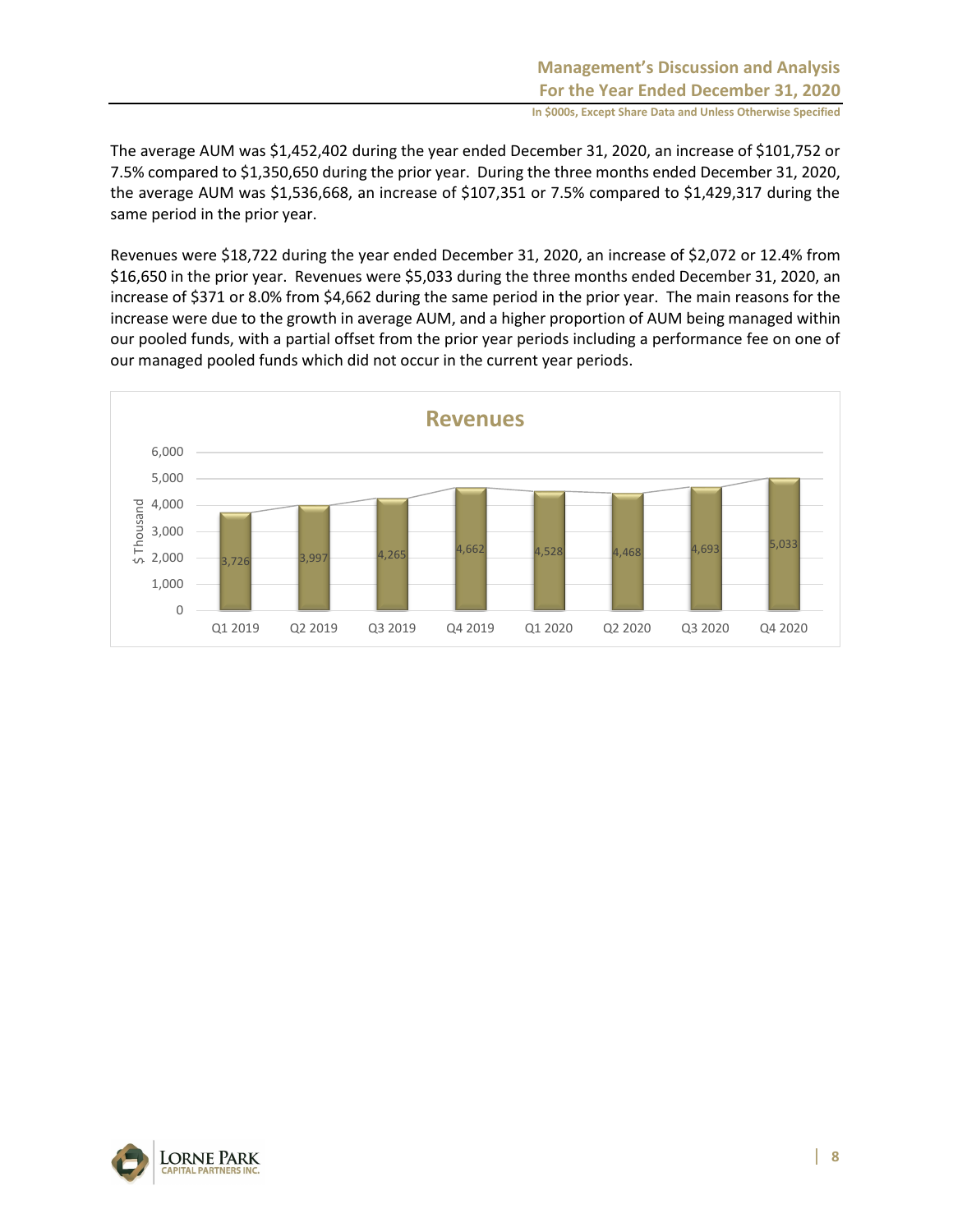## *Expenses*

Expenses consist of the following:

|                                |              | <b>Years ended</b> | <b>Three months ended</b> |              |  |  |  |
|--------------------------------|--------------|--------------------|---------------------------|--------------|--|--|--|
|                                | December 31, | December 31,       | December 31,              | December 31, |  |  |  |
|                                | 2020         | 2019               | 2020                      | 2019         |  |  |  |
|                                |              |                    |                           |              |  |  |  |
| <b>Operating Expenses</b>      |              |                    |                           |              |  |  |  |
| Salaries and benefits          | \$<br>13,653 | \$<br>12,364       | \$<br>3,449               | \$<br>3,371  |  |  |  |
| Professional fees              | 291          | 292                | 57                        | 79           |  |  |  |
| Investment research fees       | 256          | 282                | 66                        | 83           |  |  |  |
| Direct fund costs              | 988          | 701                | 275                       | 216          |  |  |  |
| Rent and facility              | 157          | 138                | 40                        | 37           |  |  |  |
| Marketing and client retention | 169          | 19                 | 34                        | 46           |  |  |  |
| Depreciation and amortization  | 1,515        | 870                | 428                       | 339          |  |  |  |
| Other administrative costs     | 362          | 426                | 117                       | 163          |  |  |  |
|                                | 17,392       | 15,092             | 4,465                     | 4,334        |  |  |  |
| Other Expense (Income)         |              |                    |                           |              |  |  |  |
| Public company expenses        | 75           | 54                 | 18                        | 22           |  |  |  |
| Financing costs                | 570          | 473                | 142                       | 143          |  |  |  |
| Interest income                | (15)         | (25)               | (2)                       | (6)          |  |  |  |
| Share-based compensation       | 245          | 98                 | 44                        | 13           |  |  |  |
|                                | \$<br>18,267 | \$<br>15,692       | \$<br>4,668               | \$<br>4,506  |  |  |  |

Total expenses increased \$2,575 or 16.4% from \$15,692 for the year ended December 31, 2019 to \$18,267 for the year ended December 31, 2020. The main changes during the period were as follows:

- $\triangleright$  An increase in salaries and benefits of \$1,289. Included in salaries and benefits are salaries, wages, bonuses, and commissions owing to employees, contractors, and consultants. The main reasons for the increase were due to increased variable compensation resulting from higher revenues, as well as additional employees to support and further the growth of our AUM.
- ➢ An increase in direct fund costs of \$287 resulting from increased AUM in our pooled funds, as well as a full period of our Global Real Estate and Infrastructure Fund and Adaptive ETF Fund, and the addition of a new pooled fund in late 2020, our Fixed Income Fund.
- $\triangleright$  An increase in marketing and client retention of \$150. The main reasons for this were due to the prior year period including a non-recurring reduction in expense of \$82 related to a previous acquisition, and increased expenses incurred in the current year related to website and advisor business development activities.
- $\triangleright$  An increase in depreciation and amortization of \$645. As a result of investments in partnerships in the latter part of 2019 and in 2020, additional client relationship intangible assets were identified and are being amortized over a 10-year period.
- ➢ A decrease in other administrative costs of \$64 due primarily to lower travel, meals and entertainment resulting from COVID-19 restrictions during the year.
- $\triangleright$  An increase in financing costs of \$97. Financing costs mainly consist of interest on debentures payable. The main reason for the increase was due to a full period of interest resulting from a net

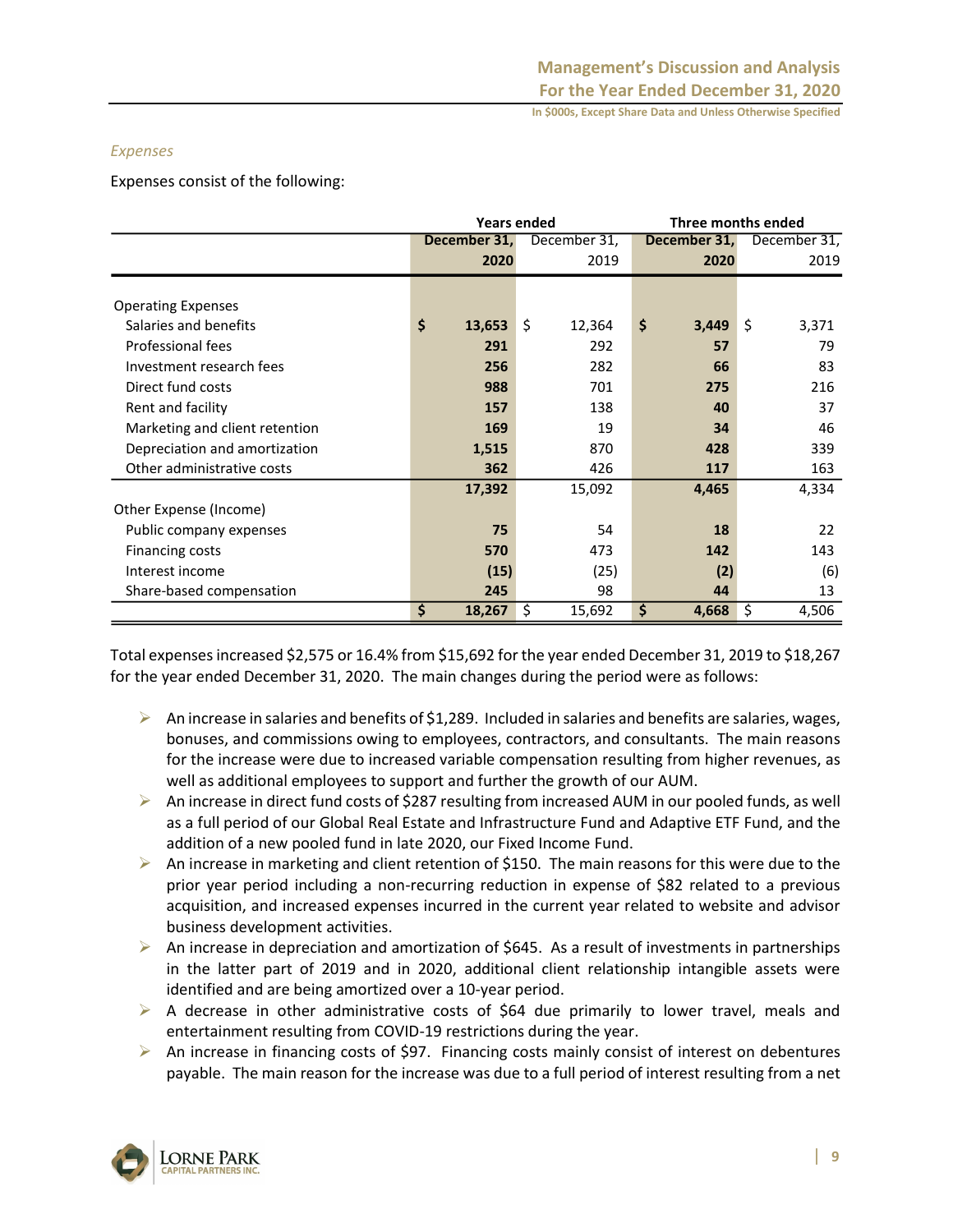increase in debentures payable following the closing of private placement offerings and repayment of debentures on August 15 and October 4, 2019.

 $\triangleright$  An increase in share-based compensation of \$147. The main reason for the increase was due to a grant of stock options on March 31, 2020, a quarter of which vested on the grant date, and the remainder vesting over the next three years.

Total expenses increased \$162 or 3.6% from \$4,506 for the three months ended December 31, 2019 to \$4,668 for the three months ended December 31, 2020. The main changes during the period were as follows:

- $\triangleright$  An increase in salaries and benefits of \$78 mainly due to increased variable compensation resulting from higher revenues.
- ➢ An increase in direct fund costs of \$59 resulting from increased AUM in our pooled funds, as well as additional pooled funds.
- $\triangleright$  An increase in depreciation and amortization of \$89 mainly due to additional client relationship intangible assets being amortized.

## *Net Income, Comprehensive Income, and Adjusted EBITDA<sup>1</sup>*

Net income and comprehensive income decreased \$881 to income of \$110 during the year ended December 31, 2020, compared to \$991 during the prior year. Net income and comprehensive income decreased \$176 to income of \$25 during the three months ended December 31, 2020, compared to \$189 during the same period in the prior year. The main reason for the decrease was due to increased expenses, as detailed above, and increased income tax expense, with a partial offset from increased revenues.

<sup>1</sup> Refer to 'Non-IFRS Measures'

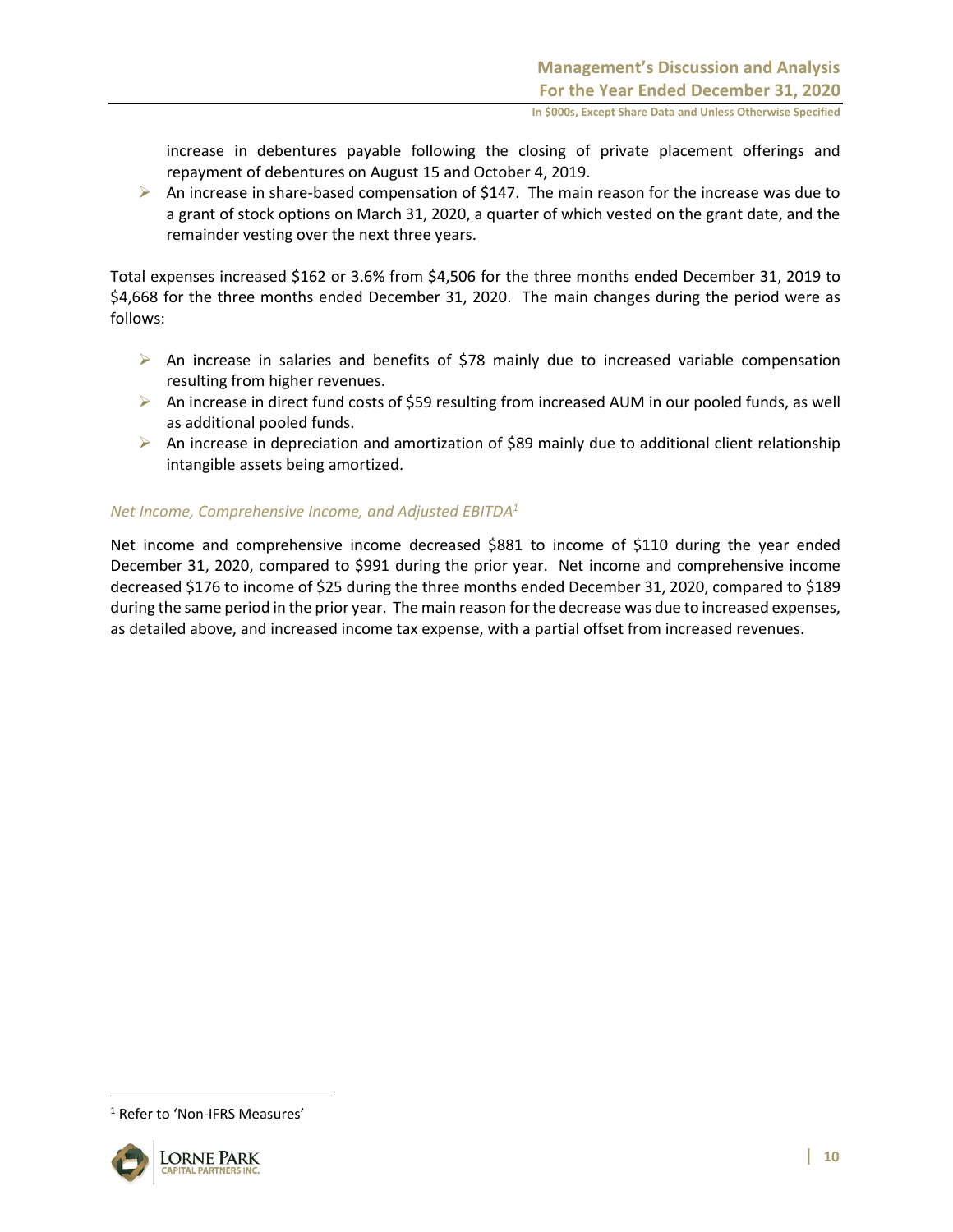|                                     |              | <b>Years ended</b> | Three months ended |              |  |  |  |
|-------------------------------------|--------------|--------------------|--------------------|--------------|--|--|--|
|                                     | December 31, | December 31,       | December 31,       | December 31, |  |  |  |
|                                     | 2020         | 2019               | 2020               | 2019         |  |  |  |
|                                     |              |                    |                    |              |  |  |  |
| Net income and comprehensive income | \$<br>110    | \$<br>991          | \$<br>25           | \$<br>189    |  |  |  |
| Adjustments                         |              |                    |                    |              |  |  |  |
| Financing costs                     | 570          | 473                | 142                | 143          |  |  |  |
| Depreciation and amortization       | 1,515        | 870                | 428                | 339          |  |  |  |
| Deferred income taxes recovered     | 344          | (33)               | 341                | (33)         |  |  |  |
| EBITDA <sup>1</sup>                 | 2,539        | 2,301              | 936                | 638          |  |  |  |
|                                     |              |                    |                    |              |  |  |  |
| Other adjustments                   |              |                    |                    |              |  |  |  |
| Non-cash share-based compensation   | 245          | 98                 | 44                 | 13           |  |  |  |
| Non-recurring expenses related to:  |              |                    |                    |              |  |  |  |
| Acquisitions                        | 40           | (82)               |                    |              |  |  |  |
| Adjusted EBITDA <sup>1</sup>        | \$<br>2,824  | \$<br>2,317        | \$<br>980          | \$<br>651    |  |  |  |

The following table outlines how  $EBITDA<sup>1</sup>$  and Adjusted  $EBITDA<sup>1</sup>$  were determined:

During the year and three months ended December 31, 2020, we incurred \$245 and \$44, respectively, in non-cash share-based compensation. During the year ended December 31, 2020, we also incurred \$40 in non-recurring acquisition related expenses.

During the year and three months ended December 31, 2019, we incurred \$98 and \$13, respectively, in non-cash share-based compensation. During the year ended December 31, 2019, we also incurred a nonrecurring reduction in expenses of \$82 related to a previous acquisition.

After adjusting for non-recurring and non-cash expenses, Adjusted EBITDA<sup>1</sup> for the year ended December 31, 2020 improved \$507 to earnings of \$2,824 compared to \$2,317 in the prior year. Adjusted EBITDA<sup>1</sup> also improved \$328 to earnings of \$980 for the three months ended December 31, 2020 compared to \$651 during the same period in the prior year.

<sup>1</sup> Refer to 'Non-IFRS Measures'

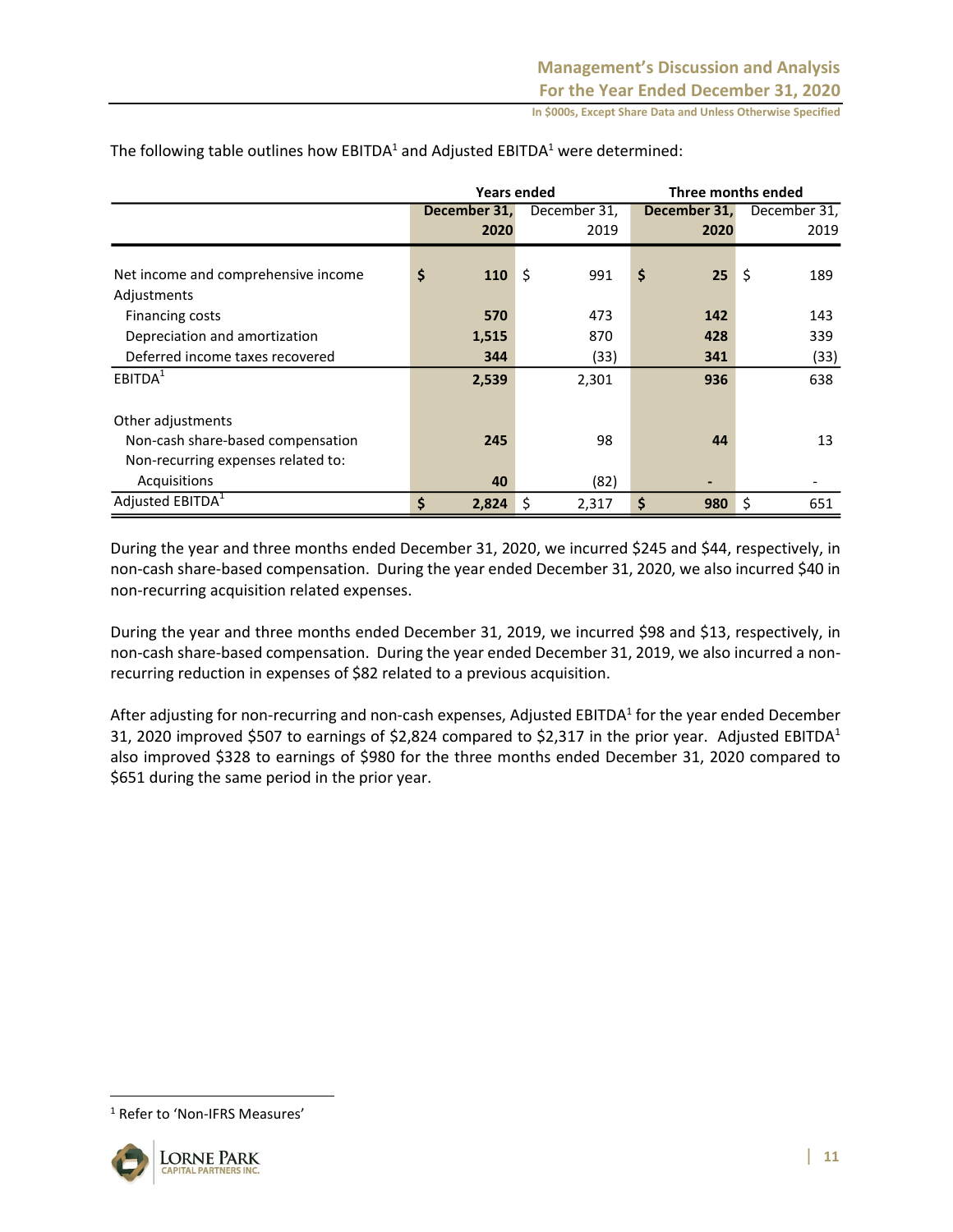# **Statement of Financial Position**

Cash and cash equivalents and short-term investments decreased \$1,377 or 29.2% from \$4,721 as at December 31, 2019 to \$3,344 as at December 31, 2020. The main reasons for this decrease were as follows:

| Investment in partnership                    | (3,500)  |
|----------------------------------------------|----------|
| Net cash generated from operating activities | 2,540    |
| Interest paid                                | (504)    |
| Proceeds on exercise of warrants             | 356      |
| Payments of lease obligations                | (248)    |
| Payments relating to acquisitions            | (31)     |
| Interest received                            | 15       |
| Acquisition of property and equipment        | (6)      |
|                                              | (1, 377) |

Accounts receivable increased \$103 or 5.3% from \$1,946 as at December 31, 2019 to \$2,050 as at December 31, 2020. The main reason for this increase was due to increased revenues.

Right-of-use assets decreased \$189 or 69.4% due to the amortization of those assets, with a partial offset from the addition of a new lease resulting in the recognition of a right-of-use asset.

Intangible assets increased \$6,535 or 60.7% from \$10,764 as at December 31, 2019 to \$17,298 as at December 31, 2020. Included in intangible assets is the cost of acquired client relationships, net of accumulated amortization. The reason for this increase was due to the addition of intangible assets arising from the investment in a partnership, with partial offset from the amortization recognized during the year.

Accounts payable and accrued liabilities decreased \$150 or 6.9% from \$2,166 as at December 31, 2019 to \$2,016 as at December 31, 2020, mainly due to the timing of payments of various accounts payable and accrued amounts.

Lease obligations decreased \$208 or 66.5% from \$313 as at December 31, 2019 to \$105 as at December 31, 2020. The main reason for the decrease was due to regular monthly payments made relating to these lease obligations, with partial offset from the addition of a new lease.

Share capital increased \$438 or 3.8% from \$11,450 as at December 31, 2019 to \$11,888 as at December 31, 2020, which was due to the exercise of debenture warrants into common shares.

Reserve for options and warrants increased \$164 or 21.4% from \$765 as at December 31, 2019 to \$929 as at December 31, 2020. The main reason for this increase was due to share-based compensation arising from option grants, with a partial offset from the exercise of debenture warrants into common shares.

Non-controlling interest increased \$3,789 or 83.6% from \$4,532 as at December 31, 2019 to \$8,321 as at December 31, 2020. Non-controlling interest exists due to the investments made in partnerships, which resulted in Bellwether acquiring control over each partnership, and as a result, assessed the fair value of the non-controlling interests on the date of each transaction based on a discounted cash flow analysis using various assumptions and estimates. The reason for the increase was due to another partnership

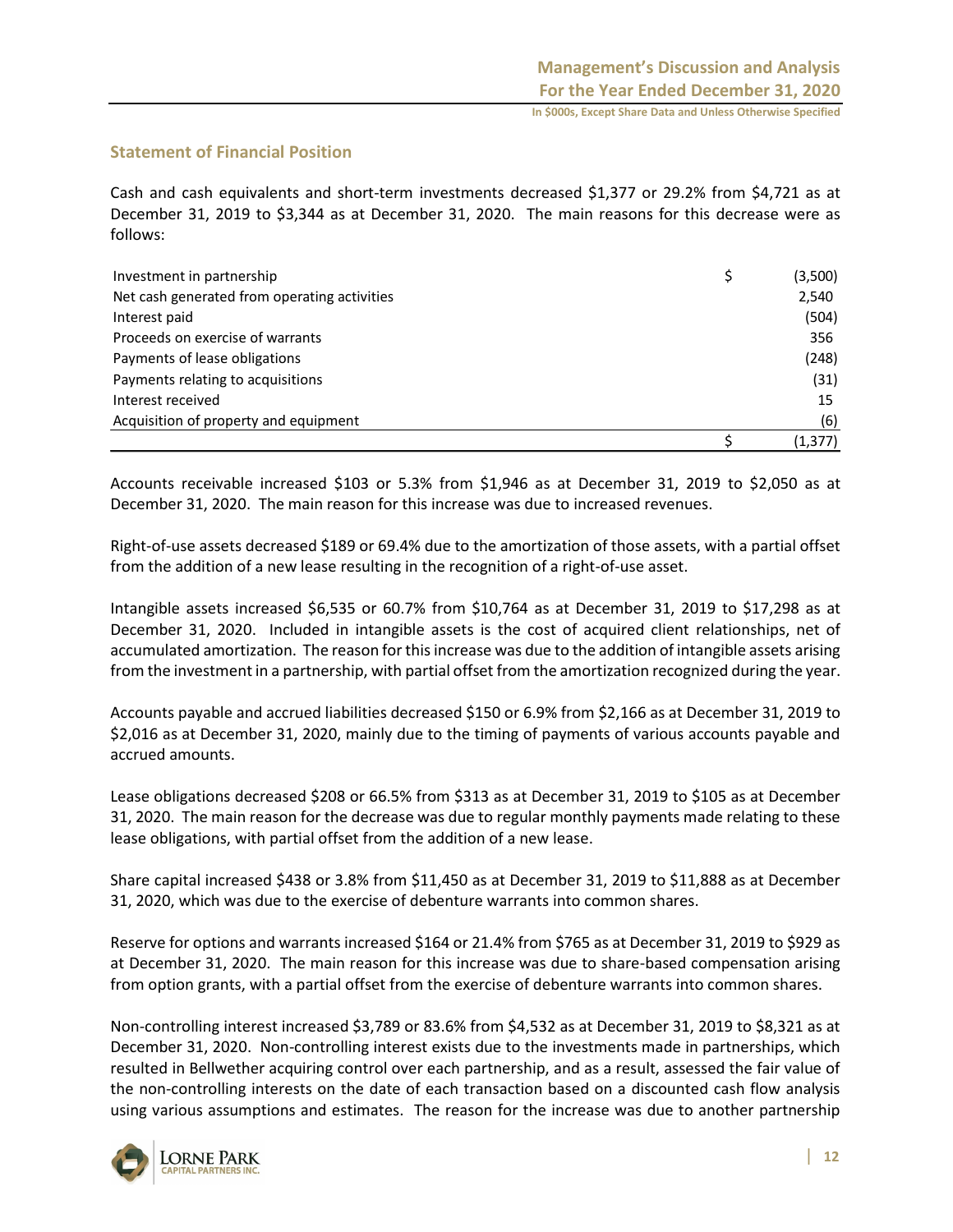investment being made during the year, with partial offset from the recognition of the non-controlling interest portion of the intangible asset amortization being recognized in the partnerships during the year.

# **Liquidity and Capital Resources**

The following is a summary of the cash flows of the Company for the year and three-month periods ended December 31, 2020 and 2019:

|                                                      | Years ended      |              | Three months ended      |              |  |  |  |  |
|------------------------------------------------------|------------------|--------------|-------------------------|--------------|--|--|--|--|
|                                                      | December 31.     | December 31, | December 31.            | December 31, |  |  |  |  |
|                                                      | 2020             | 2019         | 2020                    | 2019         |  |  |  |  |
|                                                      |                  |              |                         |              |  |  |  |  |
| Cash provided by (used in)                           |                  |              |                         |              |  |  |  |  |
| Operating activities                                 | \$<br>$2,540$ \$ | 1,884        | \$<br>$533 \quad \circ$ | 641          |  |  |  |  |
| Financing activities                                 | (396)            | 5,310        | (190)                   | 899          |  |  |  |  |
| Investing activities                                 | (2,536)          | (6, 148)     | (2,000)                 | (1,825)      |  |  |  |  |
|                                                      |                  |              |                         |              |  |  |  |  |
| Net increase (decrease) in cash and cash equivalents | (391)            | 1,046        | (1,657)                 | (286)        |  |  |  |  |
| Cash and cash equivalents, beginning of period       | 2.349            | 1.303        | 3,615                   | 2,635        |  |  |  |  |
| Cash and cash equivalents, end of period             | $1,958$ \$       | 2,349        | 1,958                   | 2,349        |  |  |  |  |

The Company generated \$2,540 and \$533 from operating activities during the year and three months ended December 31, 2020, respectively, compared to a generation of \$1,884 and \$641 during the same periods in the prior year. The main reasons for the increase in cash generated from operating activities were due to an improvement in cash adjusted net income and less cash invested in net working capital accounts.

The Company used \$396 and \$190 in financing activities during the year and three months ended December 31, 2020, respectively, compared to a generation of \$5,310 and \$899 during the same periods in the prior year. The prior year periods include net proceeds arising from a private placement and the net issuance of debentures. The current year periods include increased interest paid resulting from additional debentures outstanding, with offset from proceeds arising from the exercise of debenture warrants.

The Company used \$2,536 and \$2,000 in investing activities during the year and three months ended December 31, 2020, respectively, compared to a usage of \$6,148 and \$1,825 during the same periods in the prior year. The main reasons for the decrease in cash used in investing activities during the year were due to the current year including less funds invested in short-term investments, and the prior year periods including higher payments relating to previous acquisitions and investment in partnerships.

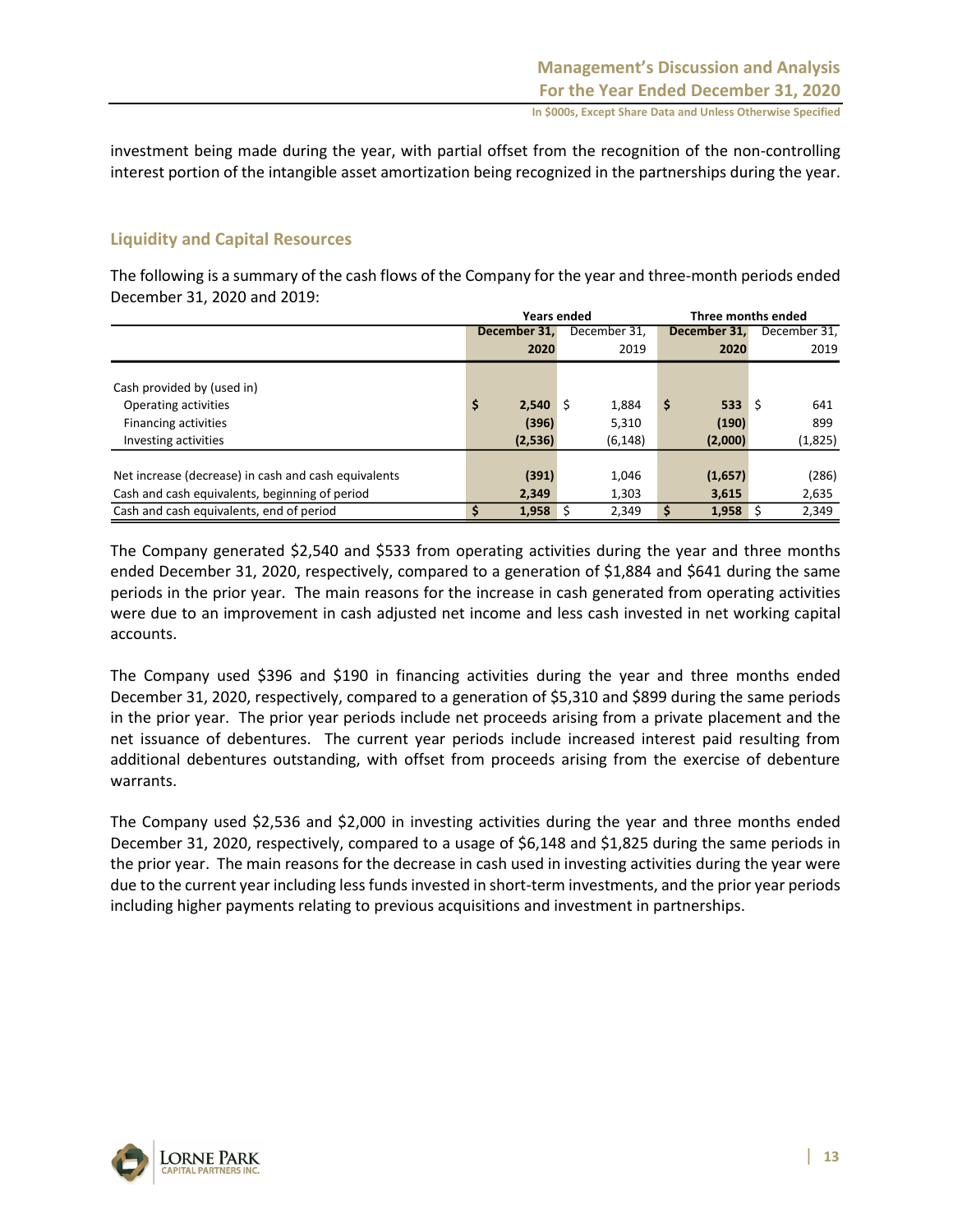# **Summary of Quarterly Results**

|                                | As at and for the three months ended |              |    |                   |    |                          |    |                    |     |              |         |               |                   |     |             |
|--------------------------------|--------------------------------------|--------------|----|-------------------|----|--------------------------|----|--------------------|-----|--------------|---------|---------------|-------------------|-----|-------------|
|                                |                                      | December 31, |    | September 30,     |    | June 30,                 |    | March 31,          |     | December 31, |         | September 30, | June 30,          |     | March 31,   |
|                                |                                      | 2020         |    | 2020              |    | 2020                     |    | 2020               |     | 2019         |         | 2019          | 2019              |     | 2019        |
|                                |                                      |              |    |                   |    |                          |    |                    |     |              |         |               |                   |     |             |
| Assets under management        |                                      | \$1,587,092  |    | \$1,493,561       |    | \$1,413,736              |    | \$1,282,675        |     | \$1,451,309  |         | \$1,388,160   | \$1,302,524       |     | \$1,368,407 |
|                                |                                      |              |    |                   |    |                          |    |                    |     |              |         |               |                   |     |             |
| Revenue                        | \$                                   | 5,033        | \$ | 4,693             | \$ | 4,468                    | \$ | 4,528              | -\$ | 4,662        | \$      | 4,265         | \$<br>3,997       | \$  | 3,726       |
| <b>Operating Expenses</b>      |                                      |              |    |                   |    |                          |    |                    |     |              |         |               |                   |     |             |
| Salaries and benefits          |                                      | 3,449        |    | 3,440             |    | 3,376                    |    | 3,388              |     | 3,371        |         | 3,170         | 3,103             |     | 2,720       |
| Professional fees              |                                      | 57           |    | 74                |    | 53                       |    | 107                |     | 79           |         | 87            | 83                |     | 43          |
| Investment research fees       |                                      | 66           |    | 65                |    | 65                       |    | 60                 |     | 83           |         | 66            | 68                |     | 65          |
| Direct fund costs              |                                      | 275          |    | 245               |    | 234                      |    | 234                |     | 216          |         | 172           | 164               |     | 149         |
| Rent and facility              |                                      | 40           |    | 35                |    | 43                       |    | 39                 |     | 37           |         | 27            | 25                |     | 49          |
| Marketing and client retention |                                      | 34           |    | 57                |    | 29                       |    | 50                 |     | 46           |         | 34            | (79)              |     | 18          |
| Depreciation and amortization  |                                      | 428          |    | 362               |    | 362                      |    | 362                |     | 339          |         | 245           | 143               |     | 143         |
| Other administrative costs     |                                      | 117          |    | 79                |    | 80                       |    | 86                 |     | 163          |         | 86            | 84                |     | 93          |
|                                |                                      | 4,465        |    | 4,357             |    | 4,242                    |    | 4,327              |     | 4,334        |         | 3,886         | 3,591             |     | 3,281       |
| Other Expense (Income)         |                                      |              |    |                   |    |                          |    |                    |     |              |         |               |                   |     |             |
| Public company expenses        |                                      | 18           |    | 17                |    | 19                       |    | 21                 |     | 22           |         | 21            | 9                 |     | 3           |
| <b>Financing costs</b>         |                                      | 142          |    | 143               |    | 142                      |    | 143                |     | 143          |         | 115           | 107               |     | 107         |
| Interest income                |                                      | (2)          |    | (2)               |    | (3)                      |    | (9)                |     | (6)          |         | (15)          | (2)               |     | (2)         |
| Share-based compensation       |                                      | 44           |    | 44                |    | 47                       |    | 110                |     | 13           |         | 13            | 55                |     | 17          |
|                                |                                      | 4,668        |    | 4,559             |    | 4,447                    |    | 4,593              |     | 4,506        |         | 4,020         | 3,760             |     | 3.405       |
|                                |                                      |              |    |                   |    |                          |    |                    |     |              |         |               |                   |     |             |
| Net income (loss) before       |                                      |              |    |                   |    |                          |    |                    |     |              |         |               |                   |     |             |
| provision of income taxes      |                                      | 366          |    | 134               |    | 20                       |    | (66)               |     | 156          |         | 244           | 237               |     | 321         |
| Provision for income taxes     |                                      |              |    |                   |    |                          |    |                    |     |              |         |               |                   |     |             |
| Current                        |                                      | ٠            |    | ÷                 |    |                          |    | 3                  |     | ÷,           |         |               | L.                |     |             |
| Deferred                       |                                      | 341          |    |                   |    | ÷                        |    |                    |     | (33)         |         | ÷             | ۳                 |     |             |
|                                |                                      | 341          |    | $\sim$            |    | $\overline{\phantom{a}}$ |    | 3                  |     | (33)         |         | $\sim$        | ä,                |     | ÷.          |
|                                |                                      |              |    |                   |    |                          |    |                    |     |              |         |               |                   |     |             |
| Net income (loss) and          |                                      |              |    |                   |    |                          |    |                    |     |              |         |               |                   |     |             |
| comprehensive income (loss)    | \$                                   | $25 \div$    |    | $134 \; \text{S}$ |    | $20 \;$ \$               |    | $(69)$ \$          |     | 189          | Ŝ.      | 244 \$        | 237               | \$. | 321         |
|                                |                                      |              |    |                   |    |                          |    |                    |     |              |         |               |                   |     |             |
| Net income (loss) and          |                                      |              |    |                   |    |                          |    |                    |     |              |         |               |                   |     |             |
| comprehensive income (loss)    |                                      |              |    |                   |    |                          |    |                    |     |              |         |               |                   |     |             |
| attributable to:               |                                      |              |    |                   |    |                          |    |                    |     |              |         |               |                   |     |             |
| Company's shareholders         | \$                                   | 187          | \$ | $258 \;$ \$       |    | $144 \; \text{S}$        |    | 50 \$              |     | $306$ \$     |         | $305 \quad $$ | $237 \frac{2}{3}$ |     | 321         |
| Non-controlling interest       | Ś                                    | (163)        | \$ | (124)<br>134      | \$ | (124)<br>$20 \;$ \$      |    | (119)<br>$(69)$ \$ |     | (117)        | \$      | (61)<br>244   | \$                | \$  | 321         |
|                                |                                      | 25           |    |                   |    |                          |    |                    |     | 189          |         |               | 237               |     |             |
| Weighted-average number of     |                                      |              |    |                   |    |                          |    |                    |     |              |         |               |                   |     |             |
| common shares                  |                                      |              |    |                   |    |                          |    |                    |     |              |         |               |                   |     |             |
| <b>Basic</b>                   |                                      | 51,706,501   |    | 51,406,577        |    | 50,995,001               |    | 50,995,001         |     | 50,995,001   |         | 50,995,001    | 50,115,880        |     | 40,995,001  |
| <b>Diluted</b>                 |                                      | 52,822,956   |    | 52,524,369        |    | 51,748,470               |    | 52,193,196         |     | 51,979,721   |         | 51,864,192    | 50,689,491        |     | 41,363,751  |
|                                |                                      |              |    |                   |    |                          |    |                    |     |              |         |               |                   |     |             |
| Income (loss) per common share |                                      |              |    |                   |    |                          |    |                    |     |              |         |               |                   |     |             |
| <b>Basic</b>                   | \$                                   | 0.004        | \$ | 0.005             | \$ | 0.003                    | \$ | $0.001 \quad$ \$   |     | 0.006        | $\zeta$ | 0.006         | \$<br>0.005       | \$  | 0.008       |
| Diluted                        | \$                                   | 0.004        | \$ | 0.005             | \$ | 0.003                    | Ś  | 0.001              | Ś   | 0.006        | \$      | 0.006         | \$<br>0.005       | \$  | 0.008       |

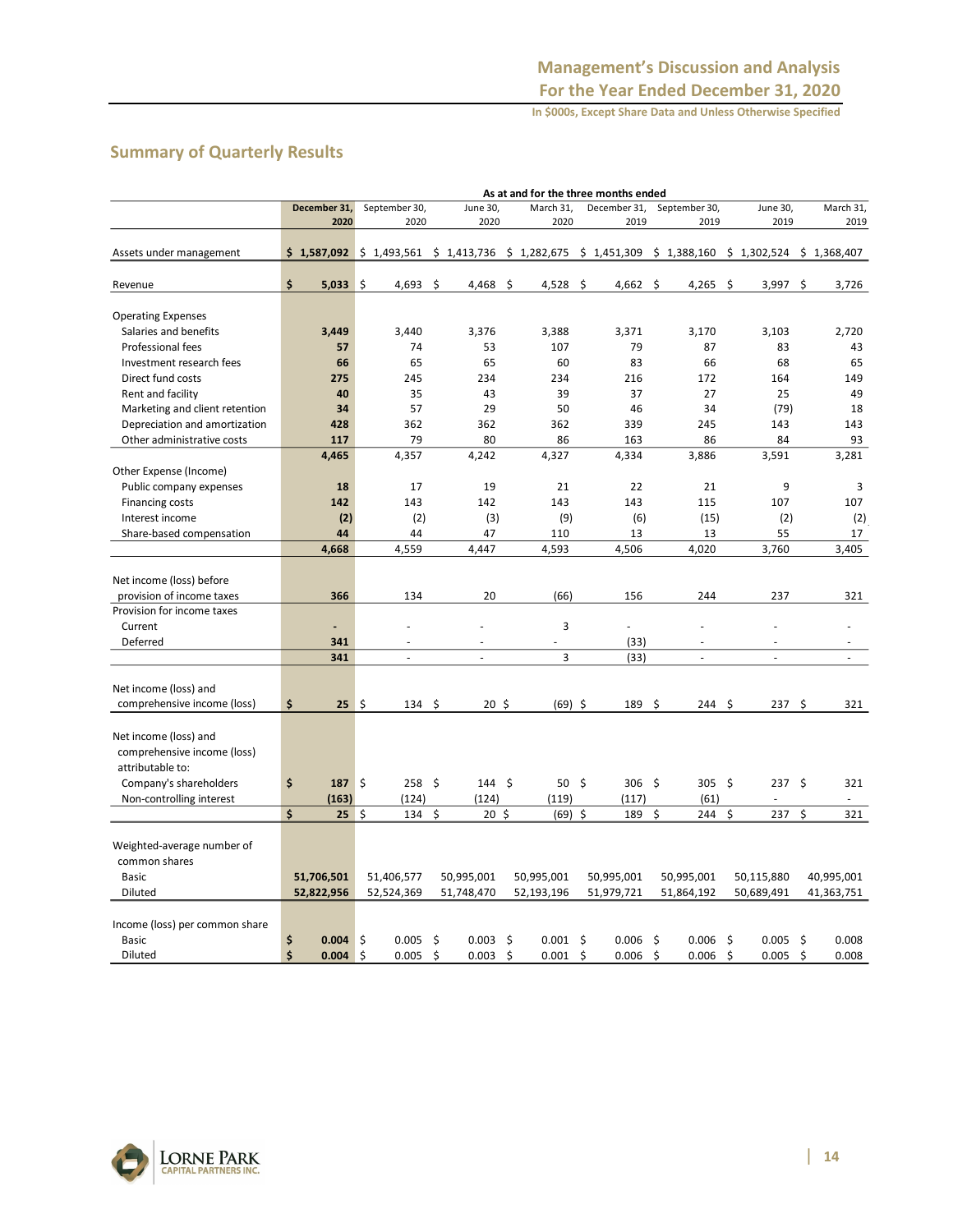## **Related Party Transactions**

The Company considers its related parties to consist of members of its Board of Directors and officers, including their close family members and companies controlled or significantly influenced by such individuals, and reporting shareholders and their affiliates which may exert significant influence over the Company's activities.

Total compensation and other benefits paid or owing to directors and employees classified as key management, being individuals having authority and responsibility for planning, directing, and controlling the activities of the Company, are included as related party transactions.

The following is a summary of the transactions which occurred with related parties during the year and three months ended December 31, 2020:

|                                                               |    | <b>Years ended</b>   |      | Three months ended   |    |                |    |                      |  |  |                      |
|---------------------------------------------------------------|----|----------------------|------|----------------------|----|----------------|----|----------------------|--|--|----------------------|
|                                                               |    | December 31,<br>2020 |      | December 31,<br>2019 |    |                |    | December 31,<br>2020 |  |  | December 31,<br>2019 |
| Transactions with key management                              |    |                      |      |                      |    |                |    |                      |  |  |                      |
| Salaries, bonuses and net fees<br>Debenture interest expense* | \$ | 1,685<br>50          | l \$ | 1,452<br>61          | \$ | 388<br>13      | S  | 391<br>13            |  |  |                      |
| Share-based compensation                                      |    | 164                  |      | 52                   |    | 30             |    | 5                    |  |  |                      |
|                                                               | Ś  | 1,899                | l \$ | 1,565                | S  | $430 \pm 5$    |    | 409                  |  |  |                      |
| Other transactions with entities related to<br>directors      |    |                      |      |                      |    |                |    |                      |  |  |                      |
| Legal fees                                                    | \$ | 34                   |      | 87                   | \$ | $\overline{7}$ | \$ | 15                   |  |  |                      |

The following balances were outstanding with related parties as at December 31, 2020 and 2019:

|                                                                                                                                                           | December 31, |                | December 31, |
|-----------------------------------------------------------------------------------------------------------------------------------------------------------|--------------|----------------|--------------|
|                                                                                                                                                           | 2020         |                | 2019         |
| Amounts payable to key management, due on demand                                                                                                          | Ś<br>312     |                | 479          |
| Amounts payable to entities related to directors, due on demand                                                                                           | Ś            | 2 <sup>1</sup> |              |
| Debentures payable to key management, bearing interest at 8% per<br>annum, paid semi-annually, and due on the following maturity dates:<br>June 15, 2022* | \$<br>340    |                | 340          |
| August 15, 2024*                                                                                                                                          | 286          |                | 286          |

 $*$  The debenture transactions were made on the same terms, including interest rate, maturity, and security, as provided to third parties.

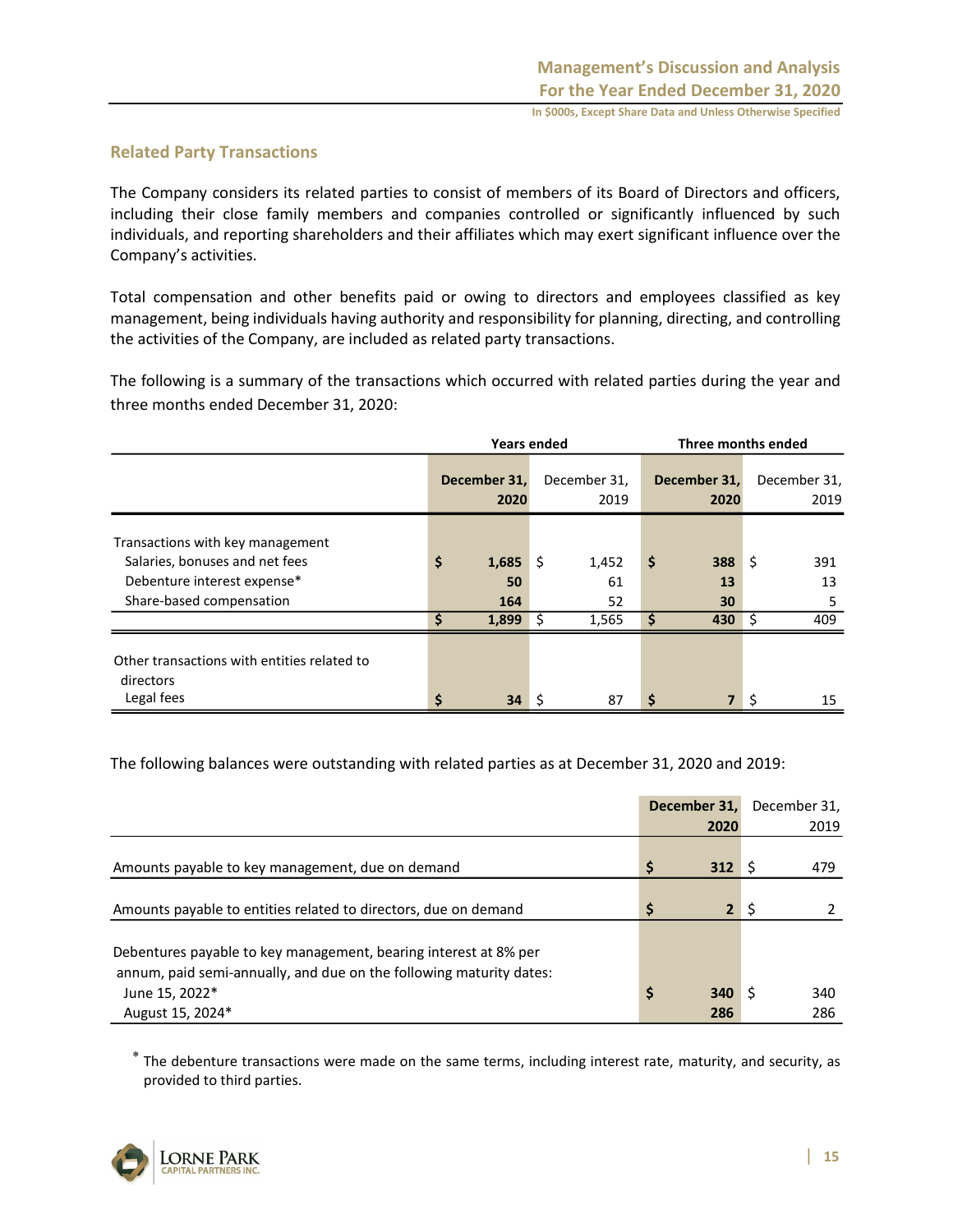Stephen Meehan is a member of the Board of Directors of the Company, and as at December 31, 2020 holds, directly or indirectly, 23.1% of the Company's outstanding shares (2019 – 23.5%). Mr. Meehan has a controlling interest in JDI Bancorp Inc. ("JDI") and Glen Road Capital Partners Inc. ("GRCP"). As such, the Company considers Mr. Meehan, JDI, and GRCP related parties. Mr. Meehan does not receive any director fees for his role as a director of the Company. During the year ended December 31, 2020, Mr. Meehan was compensated \$500 through JDI to perform business development services for the Company (2019 – \$500). GRCP occupies a portion of the head office of the Company, and the Company recovers from GRCP an amount based on the square footage occupied and the resources used by GRCP. During the year ended December 31, 2020, the Company recovered from GRCP \$64 (2019 – \$72). As at December 31, 2020, no amount remains payable to JDI (2019 – \$238), and no amount remains recoverable from GRCP (2019 – \$21). During the year ended December 31, 2020, the Company granted Mr. Meehan 100,000 stock options (2019 – nil), and the share-based compensation expense recognized on grants to Mr. Meehan was \$24 (2019 – \$nil). Up until August 15, 2019, Mr. Meehan, directly or indirectly, was subscribed to \$400 in Company debentures, resulting in debenture interest expense of \$20 during the year ended December 31, 2019. On August 15, 2019, those debentures matured and were repaid, and there were no debenture related transactions during the year ended December 31, 2020.

Robert Sewell is a member of the Board of Directors of the Company and is also the President and Chief Executive Officer of the Company. As at December 31, 2020, Mr. Sewell holds, directly or indirectly, 27.2% of the Company's outstanding shares (2019 – 27.5%). As such, the Company considers Mr. Sewell to be a related party. Mr. Sewell does not receive any director fees for his role as a director of the Company. During the year ended December 31, 2020, Mr. Sewell was compensated \$550 in salary and bonus (2019  $-$  \$500). As at December 31, 2020, \$250 remains payable to Mr. Sewell (2019  $-$  \$211). During the year ended December 31, 2020, the Company granted Mr. Sewell 100,000 stock options (2019 – nil), and the share-based compensation expense recognized on grants to Mr. Sewell was \$24 (2019 – \$nil). Up until August 15, 2019, Mr. Sewell, directly or indirectly, was subscribed to \$200 in Company debentures. On August 15, 2019, \$100 of those debentures matured and were repaid, and Mr. Sewell, directly or directly, subscribed to another \$150 in Company debentures on that date. As at December 31, 2020, Mr. Sewell, directly or indirectly, is subscribed to \$250 in Company debentures (2019 – \$200). During the year ended December 31, 2020, the debenture interest expense relating to the debentures held by Mr. Sewell was  $$20 (2019 - $17).$ 

Carlo Pannella is Chief Financial Officer of the Company, and as such the Company considers Mr. Pannella to be a related party. During the year ended December 31, 2020, Mr. Pannella was compensated \$270 in salary and bonus (2019 – \$265). As at December 31, 2020, no amount remains payable to Mr. Pannella (2019 – \$nil). During the year ended December 31, 2020, the Company granted Mr. Pannella 100,000 stock options (2019 – nil), and the share-based compensation expense recognized on grants to Mr. Pannella was \$27 (2019 – \$11). Up until August 15, 2019, Mr. Pannella, directly or indirectly, was subscribed to \$240 in Company debentures. On August 15, 2019, Mr. Pannella, directly or indirectly, subscribed to another \$36 in Company debentures. As at December 31, 2020, Mr. Pannella, directly or indirectly, is subscribed to \$276 in Company debentures (2019 – \$276). During the year ended December 31, 2020, the debenture interest expense relating to the debentures held by Mr. Pannella was \$22 (2019  $-$  \$20).

Susan Schulze is Chief Operating Officer of the Company, and as such the Company considers Ms. Schulze to be a related party. During the year ended December 31, 2020, Ms. Schulze was compensated \$205 in salary and bonus (2019 – \$185). As at December 31, 2020, \$35 remains payable to Ms. Schulze (2019 –

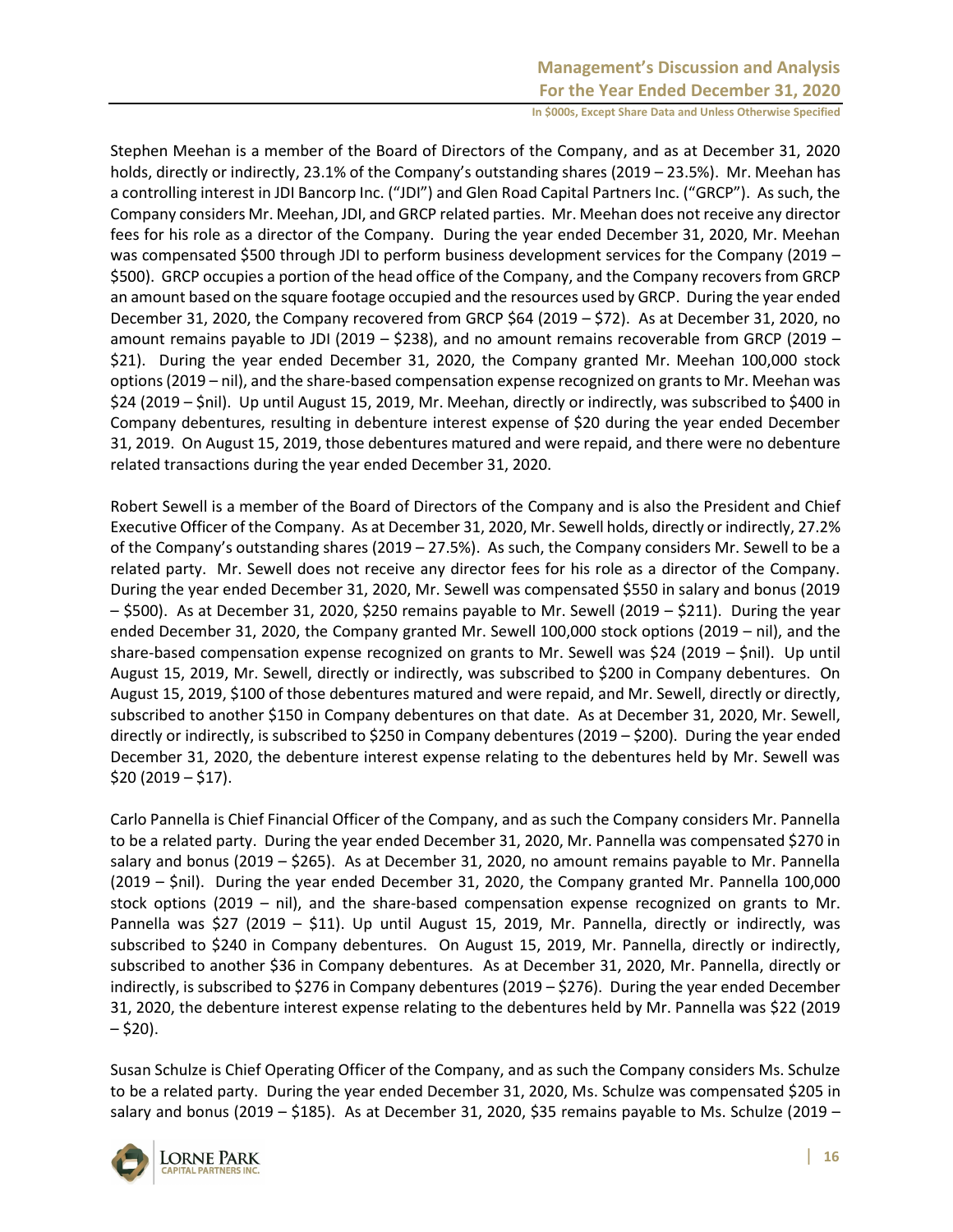\$35). During the year ended December 31, 2020, the Company granted Ms. Schulze 100,000 stock options (2019 – 100,000), and the share-based compensation expense recognized on grants to Ms. Schulze was \$31 (2019 – \$16). On August 15, 2019, Ms. Schulze, directly or indirectly, subscribed to \$50 in Company debentures. As at December 31, 2020, Ms. Schulze, directly or indirectly, is subscribed to \$50 in Company debentures (2019 – \$50). During the year ended December 31, 2020, the debenture interest expense relating to the debentures held by Ms. Schulze was \$4 (2019  $-$  \$2).

Kari Tavener is Chief Compliance Officer of the Company, and as such the Company considers Ms. Tavener to be a related party. During the year ended December 31, 2020, Ms. Tavener was compensated \$153 in salary and bonus (2019 – \$31). As at December 31, 2020, no amount remains payable to Ms. Tavener (2019 – \$nil). During the year ended December 31, 2020, the Company granted Ms. Tavener 100,000 stock options (2019 – nil), and the share-based compensation expense recognized on grants to Ms. Tavener was \$24 (2019 – \$nil).

Christopher Dingle is Chairman of the Board of the Company, and as such the Company considers Mr. Dingle to be a related party. During the year ended December 31, 2020, Mr. Dingle was compensated \$42 in director fees (2019 – \$28). As at December 31, 2020, \$15 remains payable to Mr. Dingle (2019 – \$9). During the year ended December 31, 2020, the Company granted Mr. Dingle 60,000 stock options (2019 – 50,000), and the share-based compensation expense recognized on grants to Mr. Dingle was \$14 (2019  $-$  \$13).

James Williams is a member of the Board of Directors of the Company, and as such the Company considers Mr. Dingle to be a related party. During the year ended December 31, 2020, Mr. Williams was compensated \$10 in director fees (2019 – \$3). As at December 31, 2020, \$6 remains payable to Mr. Williams (2019 – \$2). During the year ended December 31, 2020, the Company granted Mr. Williams 20,000 stock options (2019 – nil), and the share-based compensation expense recognized on grants to Mr. Williams was \$5 (2019 – \$nil).

David Brown is a member of the Board of Directors of the Company, and also a Partner with a law firm, Weirfoulds LLP ("Weirfoulds"). Mr. Brown also holds a controlling interest in Keiller Capital ("Keiller"). As such the Company considers Mr. Brown, Weirfoulds and Keiller to be related parties. Mr. Brown foregoes any director fees for his role as a director of the Company. During the year ended December 31, 2020, the Company incurred \$34 in legal fees with Weirfoulds (2019 – \$87). As at December 31, 2020, \$2 remains payable to Weirfoulds (2019 – \$2). During the year ended December 31, 2020, the Company granted Keiller 20,000 stock options (2019 – 20,000), and the share-based compensation expense recognized on grants to Keiller was \$5 (2019 – \$5).

Peter Patchet is a member of the Board of Directors of the Company, and also holds a controlling interest in 2615054 Ontario Inc. As such the Company considers Mr. Patchet and 2615054 Ontario Inc. to be related parties. During the year ended December 31, 2020, Mr. Patchet was compensated through 2615054 Ontario Inc. \$19 in director fees (2019 – \$12, of which \$3 was compensated directly to Mr. Patchet and \$9 was compensated through 2615054 Ontario Inc.). As at December 31, 2020, \$6 remains payable to 2615054 Ontario Inc. (2019 – \$5), and no amount is payable directly to Mr. Patchet (2019 – \$nil). During the year ended December 31, 2020, the Company granted Mr. Patchet 40,000 stock options (2019 – 25,000), and the share-based compensation expense recognized on grants to Mr. Patchet was \$10 (2019 – \$7). On August 15, 2019, Mr. Patchet, directly or indirectly, subscribed to \$50 in Company debentures. As at December 31, 2020, Mr. Patchet, directly or indirectly, is subscribed to \$50 in Company

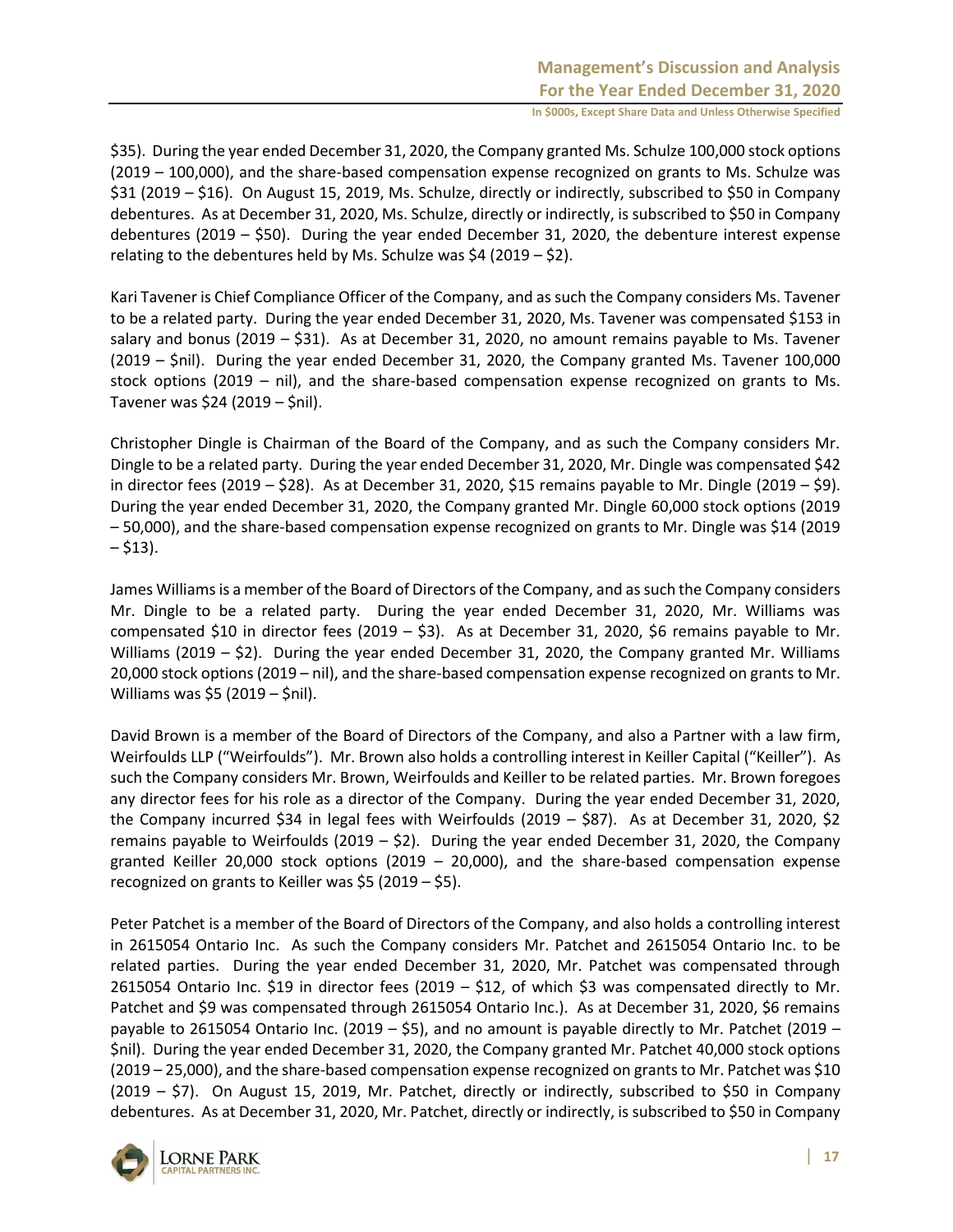debentures (2019 – \$50). During the year ended December 31, 2020, the debenture interest expense relating to the debentures held by Mr. Patchet was  $$4$  (2019 –  $$2$ ).

## **Risk Management**

The Company's business is subject to the risks of the competitive discretionary portfolio management industry and management has identified certain risks pertinent to its business including: credit risks, liquidity risks, market risks, concentration risks, capital requirements, dependence on senior management, the investment performance of the Company's investment solutions, sufficiency of insurance, competition from other discretionary portfolio management firms, significant redemptions of AUM, general business risks and liabilities, and future regulatory changes. Management attempts to assess and mitigate these risks by retaining experienced professional staff and assuring that the Board of Directors and senior management are monitoring these risks on a continual basis.

The disclosures below provide an analysis of the risk factors affecting the Company's business operations:

## *Credit Risk*

Credit risk arises from deposits with banks, accounts receivable and the loan due from a related party. The Company does not hold any collateral as security but mitigates this risk by dealing only with what management believes to be financially sound counterparties, and accordingly, does not anticipate significant loss for non-performance. The maximum exposure to credit risk approximates the amount recognized on the statement of financial position.

Based on its practices and processes around charging and collecting management fees, its credit policies, its previous experience, and its assessment of the current economic environment and financial condition of the counterparties, as at December 31, 2020 and 2019, the Company does not believe any allowances for expected credit losses are required.

## *Liquidity Risk*

The Company's exposure to liquidity risk is dependent on the collection of accounts receivable and the loan due from a related party, and the raising of funds to meet commitments and sustain operations. The Company controls liquidity risk by management of working capital, cash flows and the issuance of share capital and debentures.

## *Market Risk*

Market risk is the risk that the fair value or future cash flows of a financial instrument will fluctuate because of changes in market prices. Market risk comprises three types of risk: currency rate risk, interest rate risk and other price risk.

- 1. Currency risk is the risk to the Company's earnings that arise from fluctuations of foreign exchange rates. The Company does not have any significant number of financial instruments denominated in a foreign currency, and therefore is not currently exposed to any significant foreign currency exchange risk.
- 2. Interest rate risk is the risk that the fair value or future cash flows of a financial instrument will fluctuate because of changes in market interest rates. The Company is currently exposed to

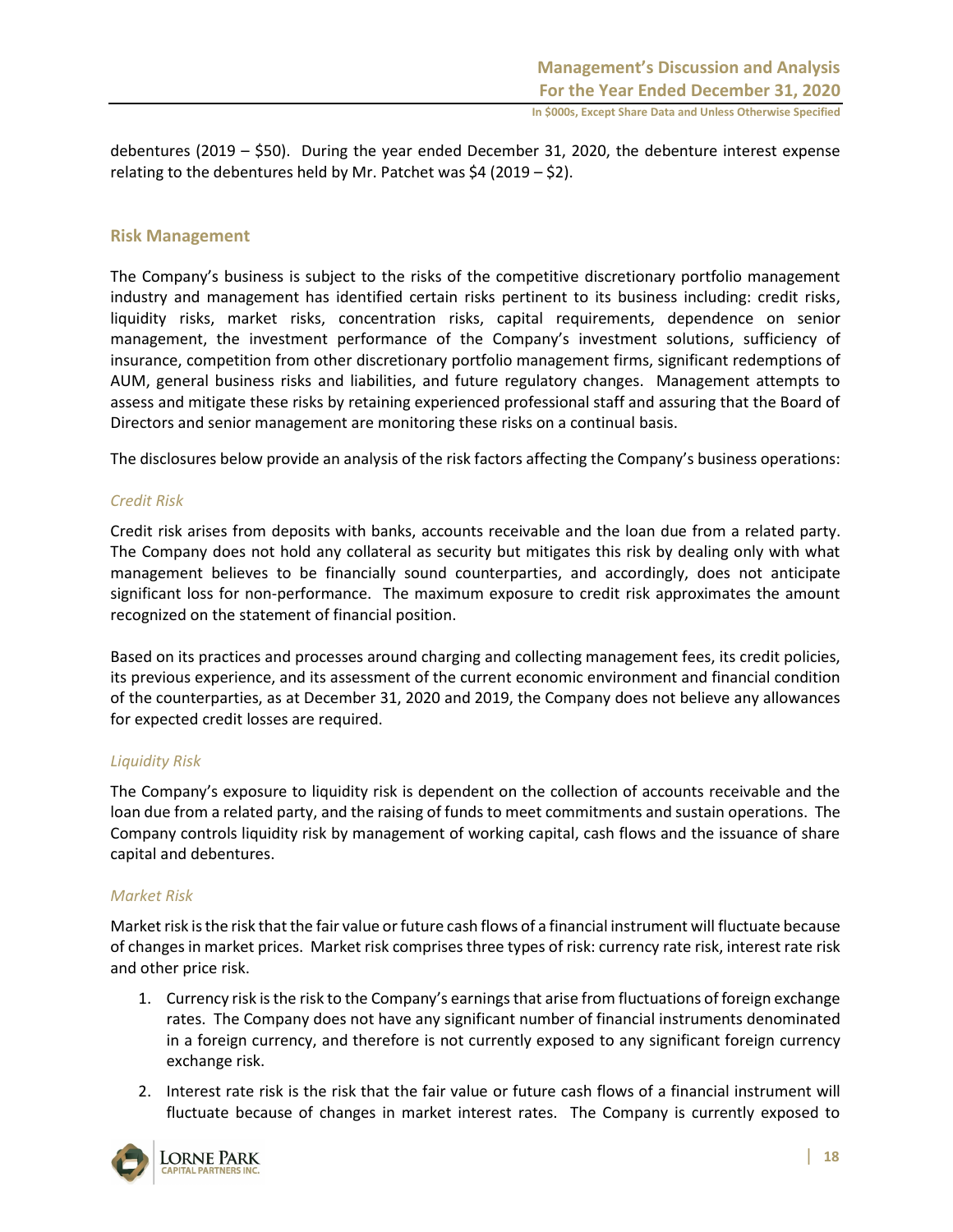interest rate risk with respect to its short-term investments invested in money market funds. The sensitivity of this risk is not significant as at December 31, 2020 and 2019 due to the short-term nature of the instruments.

3. Other price risk is the risk that the fair value or future cash flows of a financial instrument will fluctuate because of changes in market prices (other than those arising from interest rate risk or currency risk), whether those changes are caused by factors specific to the individual financial instrument or its issuer, or factors affecting all similar financial instruments traded in the market.

Bellwether's financial performance is indirectly exposed to market risk. Any decline in financial markets or lack of sustained growth in such markets may result in a corresponding decline in performance and may adversely affect Bellwether's AUM and management fee revenue, which would reduce cash flow to the Company and ultimately impact its ability to manage its capital.

Management of market risk within Bellwether's AUM is the responsibility of the Chief Investment Officer, who has established a control environment that ensures risks are reviewed regularly and that risk controls throughout Bellwether are operating in accordance with regulatory requirements. Exposure to interest rate risk, foreign currency risk and equity risk is monitored by the Chief Investment Officer. When a particular market risk is identified, portfolio managers of the Company's investment solutions are directed to mitigate the risk by reducing their exposure.

## *Risks Related to Assets Under Management*

Because the Company's revenues are directly related to the market value of the investments that its subsidiary is managing for clients, a change in market indices could have a significant impact on the Company's revenues. A 10% change in the Company's AUM of \$1,587,092, as at December 31, 2020, could impact future annual revenues by approximately \$2,050, compared to a December 31, 2019 AUM of \$1,451,309 and a potential revenue impact of \$1,800. A 10% change in the Company's average AUM for the twelve-months ended December 31, 2020 of \$1,452,402 would have impacted the revenues for that year by approximately \$1,900.

## *Concentration Risk*

The Company's trade accounts receivable are due from clients and thus the Company believes that the entire accounts receivable balance is collectible. Accordingly, management has not provided an allowance for doubtful accounts as at December 31, 2020 or 2019.

# *Capital Requirements*

Bellwether is subject to minimum regulatory capital requirements requiring the Company to keep sufficient cash or liquid assets on hand to maintain capital levels. Failure to maintain required regulatory capital may result in fines, suspension, or revocation of registration. A significant operating loss or an unusually large charge against regulatory capital could adversely affect the ability of the Company to expand or even maintain its present level of business and create a material adverse effect on Bellwether's business, results of operations and/or financial position.

## *Dependence on Senior Management*

The success of the Company and its strategic focus is dependent to a significant degree upon the contributions of senior management. The loss of any of these individuals, or an inability to attract, retain

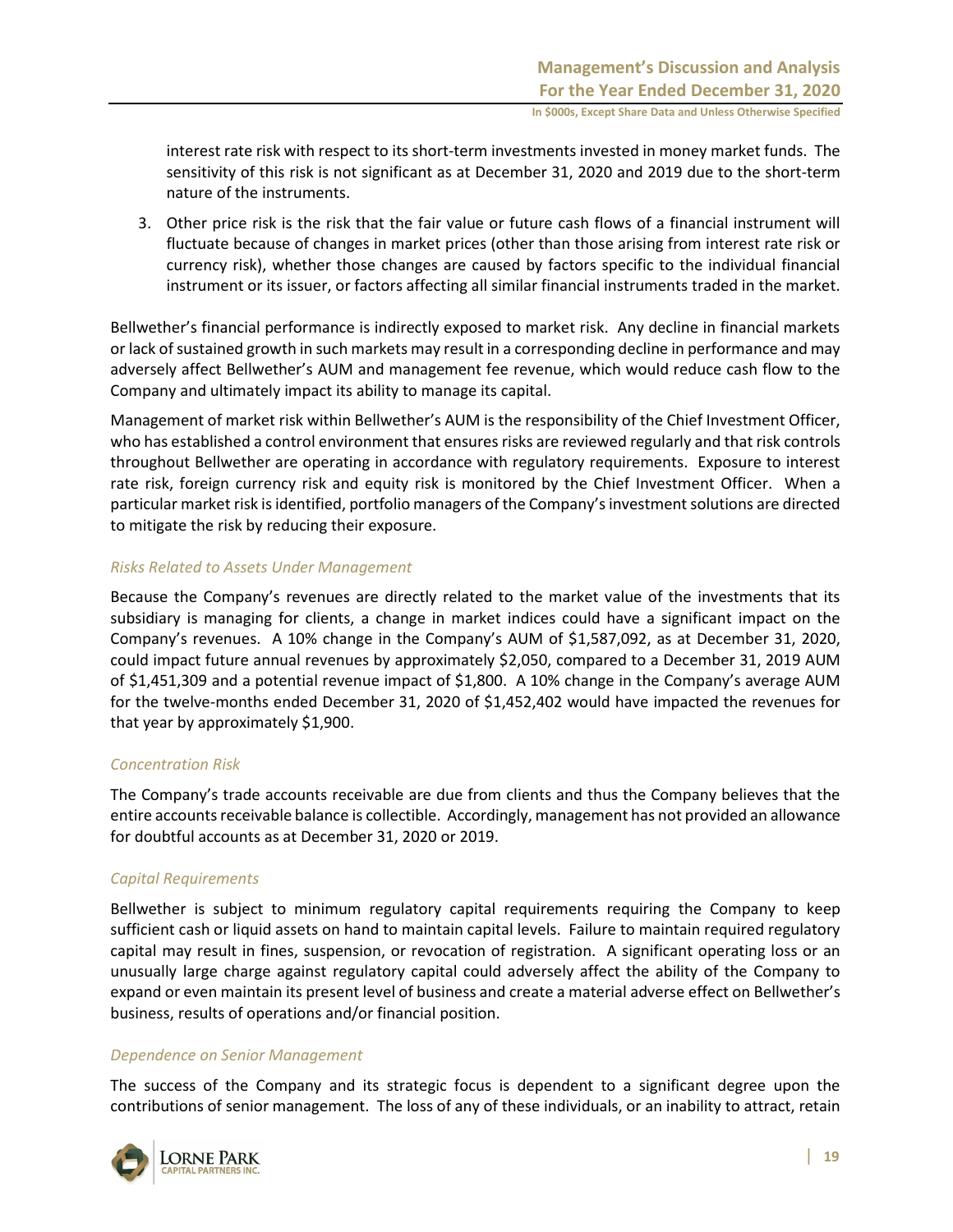and motivate sufficient numbers of qualified senior management personnel on the part of LPCP or its subsidiaries, could adversely affect the Company's business. This risk is partially mitigated by the fact that the senior management team are significant shareholders in the Company. Further mitigation has been attained through the implementation of key employee compensation packages composed of monetary short-term compensation and long-term share-based compensation designed for the retention of key employees.

## *Investment Performance of our Investment Solutions*

If the investment solutions managed by Bellwether are unable to achieve investment returns that are competitive with or superior to those achieved by other comparable investment products offered by Bellwether's competitors, such solutions may not attract new client AUM or may experience client attrition, which may have a negative impact on Bellwether's assets under management. This would have a negative impact on Bellwether's revenue and profitability.

## *Sufficiency of Insurance*

The Company maintains various types of insurance which may include financial institution bonds, errors and omissions insurance, directors', trustees' and officers' liability insurance, and general commercial liability insurance. There is no assurance that claims will not exceed the limits of available coverage, that any insurer will remain solvent or willing to continue providing insurance coverage with sufficient limits or at a reasonable cost, or, that any insurer will not dispute coverage of certain claims due to ambiguities in the policies. A judgment against the Company or its subsidiaries in excess of available coverage could have a material adverse effect on the Company in terms of damages awarded and the impact on the reputation of Bellwether.

## *Competition*

Bellwether competes with a large number of portfolio managers and other investment advisors as well as financial institutions. Many of these competitors have greater capital and other resources, and offer more comprehensive lines of products and services than Bellwether.

Bellwether success is largely dependent on its ability to compete in the current Canadian wealth management environment. The Company's success will be based upon a number of factors including the range of products and solutions offered, brand recognition, investment performance, business reputation, financing strength, management and sales relationships, quality of service, level of fees charged, and other compensation paid.

Bellwether's competitors seek to expand market share by offering different products and services than those offered by Bellwether. There can be no assurance that Bellwether will maintain its current standing, and that may adversely affect the business, financial condition, or operating results of Bellwether.

## *Risks of Significant Redemptions of Bellwether's Assets under Management*

The Company's revenues depend largely on the value of Bellwether's AUM, which is influenced by sales, redemption rates and investment performance. Sales and redemptions may fluctuate depending on market and economic conditions, investment performance, and other factors. Increased competition and market volatility have contributed to redemptions and diminished sales for participants in the Canadian wealth management industry.